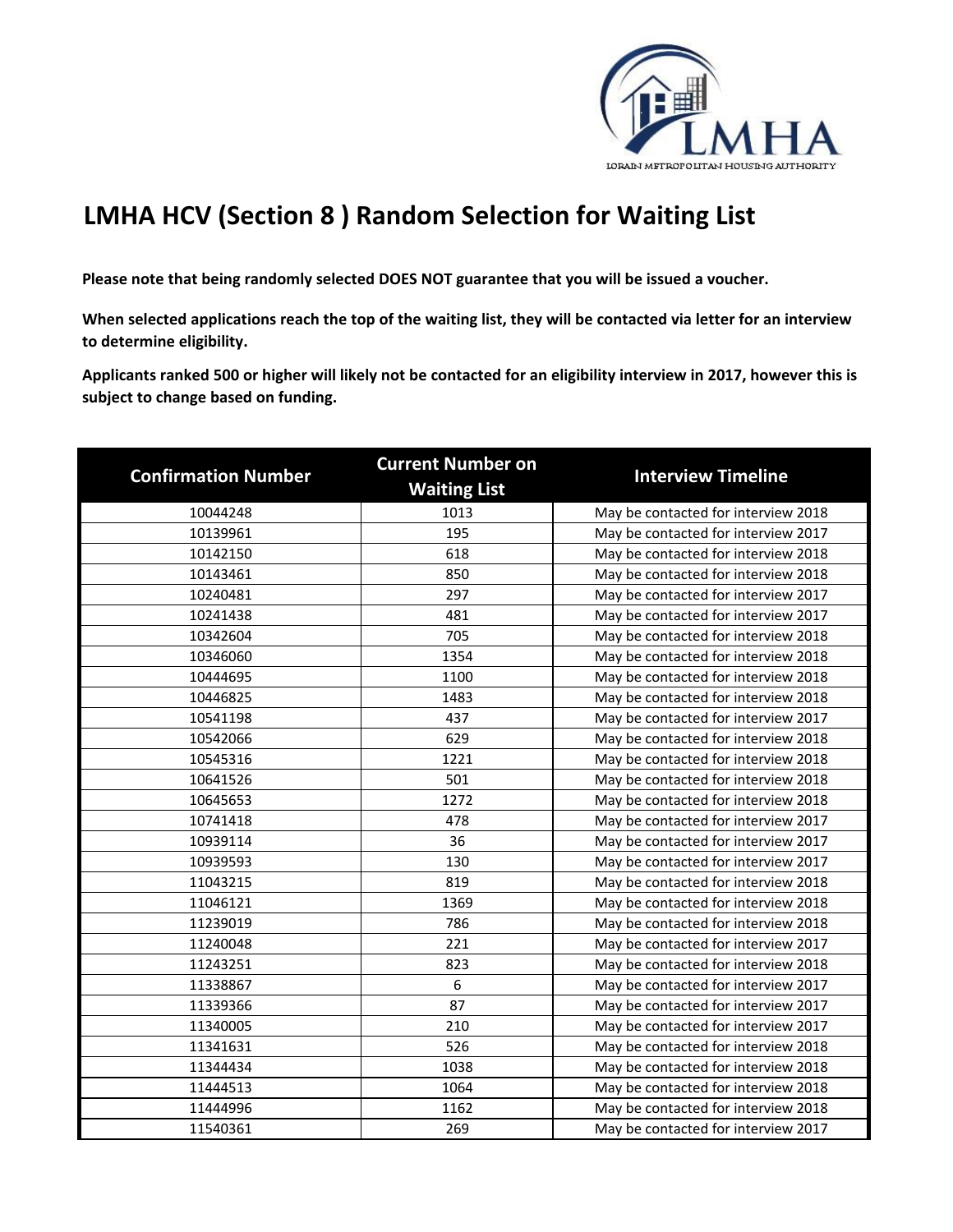| 11545831             | 1308       | May be contacted for interview 2018                                        |
|----------------------|------------|----------------------------------------------------------------------------|
| 11643857             | 933        | May be contacted for interview 2018                                        |
| 11644496             | 1053       | May be contacted for interview 2018                                        |
| 11741395             | 468        | May be contacted for interview 2017                                        |
| 11743961             | 957        | May be contacted for interview 2018                                        |
| 11940016             | 213        | May be contacted for interview 2017                                        |
| 11941500             | 492        | May be contacted for interview 2017                                        |
| 11945680             | 1279       | May be contacted for interview 2018                                        |
| 12039133             | 68         | May be contacted for interview 2017                                        |
| 12039533             | 122        | May be contacted for interview 2017                                        |
| 12240237             | 246        | May be contacted for interview 2017                                        |
| 12341937             | 596        | May be contacted for interview 2018                                        |
| 12342101             | 612        | May be contacted for interview 2018                                        |
| 12344498             | 1060       | May be contacted for interview 2018                                        |
| 12439072             | 45         | May be contacted for interview 2017                                        |
| 12439577             | 126        | May be contacted for interview 2017                                        |
| 12442422             | 671        | May be contacted for interview 2018                                        |
| 12542865             | 754        | May be contacted for interview 2018                                        |
| 12543700             | 887        | May be contacted for interview 2018                                        |
| 12639529             | 110        | May be contacted for interview 2017                                        |
| 12843941             | 949        | May be contacted for interview 2018                                        |
| 12942048             | 603        | May be contacted for interview 2018                                        |
| 12945648             | 1269       | May be contacted for interview 2018                                        |
| 13046791             | 1478       | May be contacted for interview 2018                                        |
| 13141292             | 451        | May be contacted for interview 2017                                        |
| 13141959             | 583        | May be contacted for interview 2018                                        |
| 13241451             | 485        | May be contacted for interview 2017                                        |
| 13241903             | 571        | May be contacted for interview 2018                                        |
| 13245179             | 1195       | May be contacted for interview 2018                                        |
| 13340798             | 359        | May be contacted for interview 2017                                        |
| 13342680             | 719        | May be contacted for interview 2018                                        |
| 13344131             | 989        | May be contacted for interview 2018                                        |
| 13346006             | 1344       | May be contacted for interview 2018                                        |
| 13443119             | 798        | May be contacted for interview 2018                                        |
| 13445899             | 1317       | May be contacted for interview 2018                                        |
| 13539077             | 28         | May be contacted for interview 2017                                        |
| 13640735             | 347        |                                                                            |
|                      | 997        | May be contacted for interview 2017<br>May be contacted for interview 2018 |
| 13844191             |            |                                                                            |
| 13944361             | 1032<br>76 | May be contacted for interview 2018                                        |
| 14039354             |            | May be contacted for interview 2017                                        |
| 14041967<br>14042839 | 584        | May be contacted for interview 2018                                        |
|                      | 746        | May be contacted for interview 2018                                        |
| 14139712             | 152        | May be contacted for interview 2017                                        |
| 14143025             | 776        | May be contacted for interview 2018                                        |
| 14340079             | 261        | May be contacted for interview 2017                                        |
| 14341498             | 511        | May be contacted for interview 2018                                        |
| 14344175             | 995        | May be contacted for interview 2018                                        |
| 14439181             | 35         | May be contacted for interview 2017                                        |
| 14546679             | 1464       | May be contacted for interview 2018                                        |
| 14644979             | 1156       | May be contacted for interview 2018                                        |
| 14843171             | 806        | May be contacted for interview 2018                                        |
| 14846650             | 1460       | May be contacted for interview 2018                                        |
| 14940492             | 291        | May be contacted for interview 2017                                        |
| 14941902             | 581        | May be contacted for interview 2018                                        |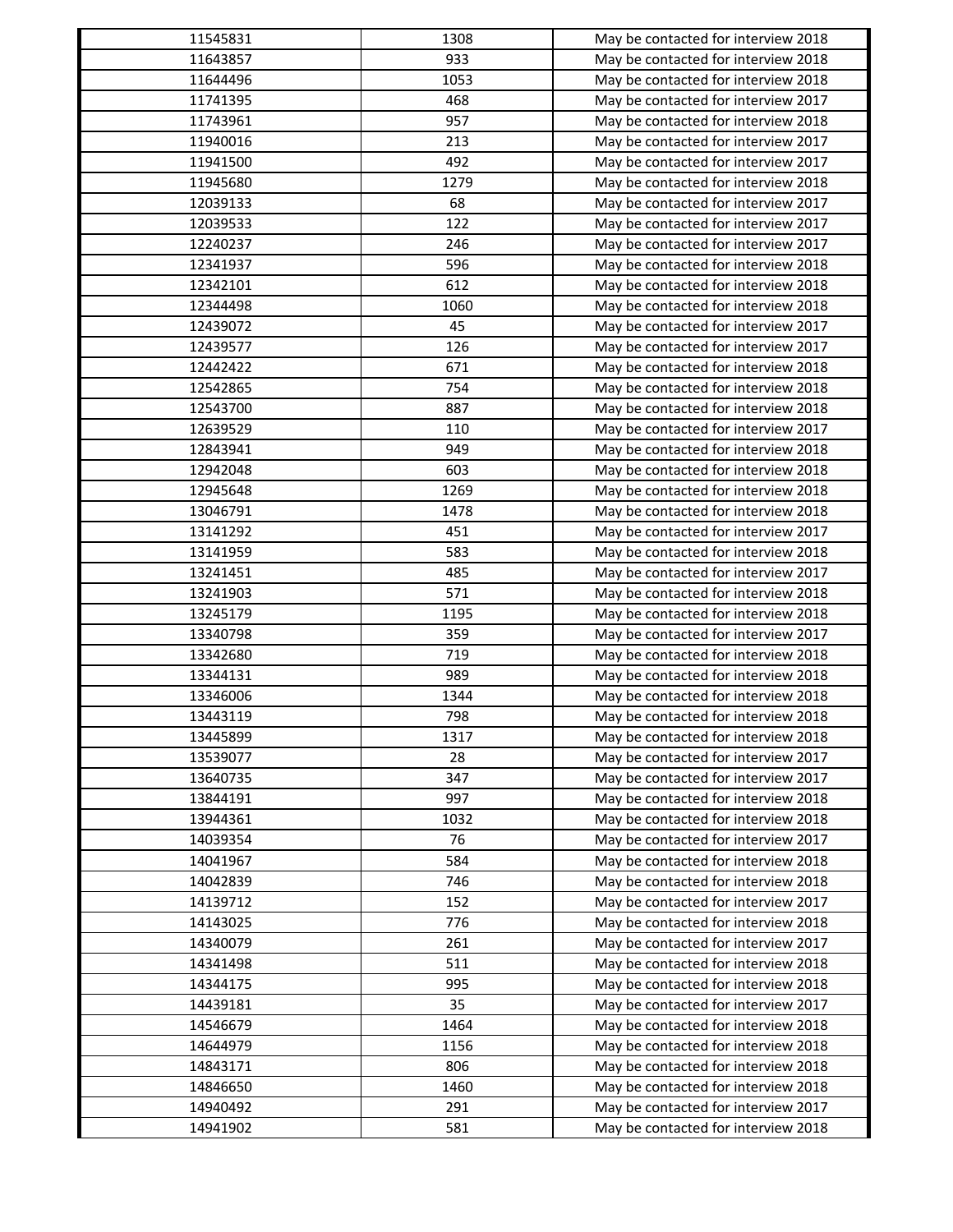| 15340572 | 342  | May be contacted for interview 2017                                        |
|----------|------|----------------------------------------------------------------------------|
| 15342250 | 638  | May be contacted for interview 2018                                        |
| 15342324 | 654  | May be contacted for interview 2018                                        |
| 15343854 | 925  | May be contacted for interview 2018                                        |
| 15345124 | 1185 | May be contacted for interview 2018                                        |
| 15445293 | 1215 | May be contacted for interview 2018                                        |
| 15542290 | 647  | May be contacted for interview 2018                                        |
| 15546309 | 1407 | May be contacted for interview 2018                                        |
| 15642468 | 678  | May be contacted for interview 2018                                        |
| 15742321 | 653  | May be contacted for interview 2018                                        |
| 15743821 | 923  | May be contacted for interview 2018                                        |
| 15839332 | 710  | May be contacted for interview 2018                                        |
| 15843866 | 926  | May be contacted for interview 2018                                        |
| 15944046 | 970  | May be contacted for interview 2018                                        |
| 16039821 | 173  | May be contacted for interview 2017                                        |
| 16043613 | 872  | May be contacted for interview 2018                                        |
| 16144998 | 1161 | May be contacted for interview 2018                                        |
| 16240158 | 236  | May be contacted for interview 2017                                        |
| 16339556 | 127  | May be contacted for interview 2017                                        |
| 16443216 | 816  | May be contacted for interview 2018                                        |
| 16443496 | 853  | May be contacted for interview 2018                                        |
| 16543530 | 866  | May be contacted for interview 2018                                        |
| 16546640 | 1457 | May be contacted for interview 2018                                        |
| 16642863 | 749  | May be contacted for interview 2018                                        |
| 16740222 | 245  | May be contacted for interview 2017                                        |
| 16842312 | 660  | May be contacted for interview 2018                                        |
| 16845331 | 1224 | May be contacted for interview 2018                                        |
| 16942004 | 590  | May be contacted for interview 2018                                        |
| 16946333 | 1436 | May be contacted for interview 2018                                        |
| 17039313 | 66   | May be contacted for interview 2017                                        |
| 17042293 | 648  | May be contacted for interview 2018                                        |
| 17043723 | 893  | May be contacted for interview 2018                                        |
| 17044467 | 1042 | May be contacted for interview 2018                                        |
| 17239271 | 99   | May be contacted for interview 2017                                        |
| 17346713 | 1467 | May be contacted for interview 2018                                        |
| 17440802 | 363  | May be contacted for interview 2017                                        |
| 17544490 | 1056 | May be contacted for interview 2018                                        |
| 17640945 | 387  | May be contacted for interview 2017                                        |
| 17642070 | 608  | May be contacted for interview 2018                                        |
| 17740836 | 372  | May be contacted for interview 2017                                        |
| 17741142 | 421  |                                                                            |
| 17840420 | 594  | May be contacted for interview 2017<br>May be contacted for interview 2018 |
|          |      |                                                                            |
| 18041114 | 408  | May be contacted for interview 2017                                        |
| 18042557 | 694  | May be contacted for interview 2018                                        |
| 18043525 | 861  | May be contacted for interview 2018                                        |
| 18044048 | 972  | May be contacted for interview 2018                                        |
| 18141536 | 503  | May be contacted for interview 2018                                        |
| 18240150 | 234  | May be contacted for interview 2017                                        |
| 18242673 | 718  | May be contacted for interview 2018                                        |
| 18244994 | 1160 | May be contacted for interview 2018                                        |
| 18340801 | 354  | May be contacted for interview 2017                                        |
| 18439970 | 198  | May be contacted for interview 2017                                        |
| 18442524 | 691  | May be contacted for interview 2018                                        |
| 18541558 | 514  | May be contacted for interview 2018                                        |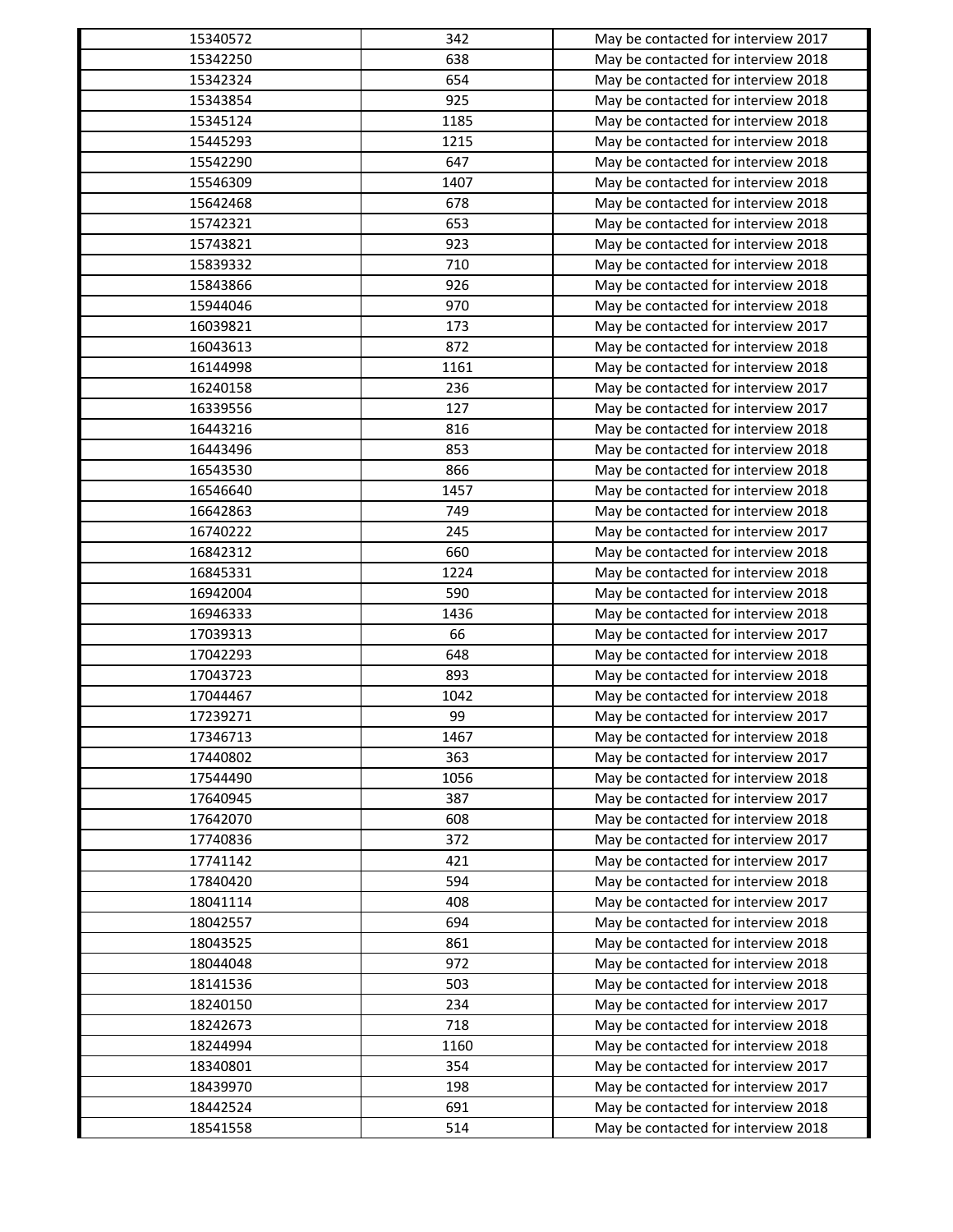| 18644759 | 1114                   | May be contacted for interview 2018                                        |
|----------|------------------------|----------------------------------------------------------------------------|
| 18645309 | 1222                   | May be contacted for interview 2018                                        |
| 18645441 | 1240                   | May be contacted for interview 2018                                        |
| 18739563 | 157                    | May be contacted for interview 2017                                        |
| 18740371 | 274                    | May be contacted for interview 2017                                        |
| 18746778 | 1477                   | May be contacted for interview 2018                                        |
| 18839028 | 60                     | May be contacted for interview 2017                                        |
| 19040488 | 303                    | May be contacted for interview 2017                                        |
| 19140830 | 365                    | May be contacted for interview 2017                                        |
| 19142489 | 686                    | May be contacted for interview 2018                                        |
| 19143371 | 841                    | May be contacted for interview 2018                                        |
| 19239483 | 101                    | May be contacted for interview 2017                                        |
| 19242992 | 773                    | May be contacted for interview 2018                                        |
| 19343954 | 952                    | May be contacted for interview 2018                                        |
| 19345085 | 1175                   | May be contacted for interview 2018                                        |
| 19541022 | 391                    | May be contacted for interview 2017                                        |
| 19546212 | 1387                   | May be contacted for interview 2018                                        |
| 19641481 | 490                    | May be contacted for interview 2017                                        |
| 19738987 | 19                     | May be contacted for interview 2017                                        |
| 19742603 | 809                    | May be contacted for interview 2018                                        |
| 19743669 | 880                    | May be contacted for interview 2018                                        |
| 19744954 | 1146                   | May be contacted for interview 2018                                        |
| 19845708 | 1286                   | May be contacted for interview 2018                                        |
| 19944125 | 984                    | May be contacted for interview 2018                                        |
| 19944754 | 1112                   | May be contacted for interview 2018                                        |
| 19946314 | 1406                   | May be contacted for interview 2018                                        |
| 20039929 | 186                    | May be contacted for interview 2017                                        |
| 20042572 | 699                    | May be contacted for interview 2018                                        |
| 20044040 | 969                    | May be contacted for interview 2018                                        |
| 20046588 | 1445                   | May be contacted for interview 2018                                        |
| 20240993 | 394                    | May be contacted for interview 2017                                        |
| 20245514 | 1250                   |                                                                            |
| 20343194 | 812                    | May be contacted for interview 2018<br>May be contacted for interview 2018 |
|          |                        |                                                                            |
| 20538853 | $\overline{2}$<br>1491 | May be contacted for interview 2017                                        |
| 20539830 |                        | May be contacted for interview 2018                                        |
| 20544875 | 1131                   | May be contacted for interview 2018                                        |
| 20545506 | 1251                   | May be contacted for interview 2018                                        |
| 20740480 | 294                    | May be contacted for interview 2017                                        |
| 20740567 | 310                    | May be contacted for interview 2017                                        |
| 20743670 | 886                    | May be contacted for interview 2018                                        |
| 20839893 | 187                    | May be contacted for interview 2017                                        |
| 20841614 | 516                    | May be contacted for interview 2018                                        |
| 20939892 | 179                    | May be contacted for interview 2017                                        |
| 20942196 | 630                    | May be contacted for interview 2018                                        |
| 20944871 | 1133                   | May be contacted for interview 2018                                        |
| 21039851 | 189                    | May be contacted for interview 2017                                        |
| 21040741 | 388                    | May be contacted for interview 2017                                        |
| 21042151 | 622                    | May be contacted for interview 2018                                        |
| 21042440 | 674                    | May be contacted for interview 2018                                        |
| 21043206 | 813                    | May be contacted for interview 2018                                        |
| 21044291 | 1020                   | May be contacted for interview 2018                                        |
| 21139420 | 93                     | May be contacted for interview 2017                                        |
| 21239980 | 204                    | May be contacted for interview 2017                                        |
| 21240139 | 232                    | May be contacted for interview 2017                                        |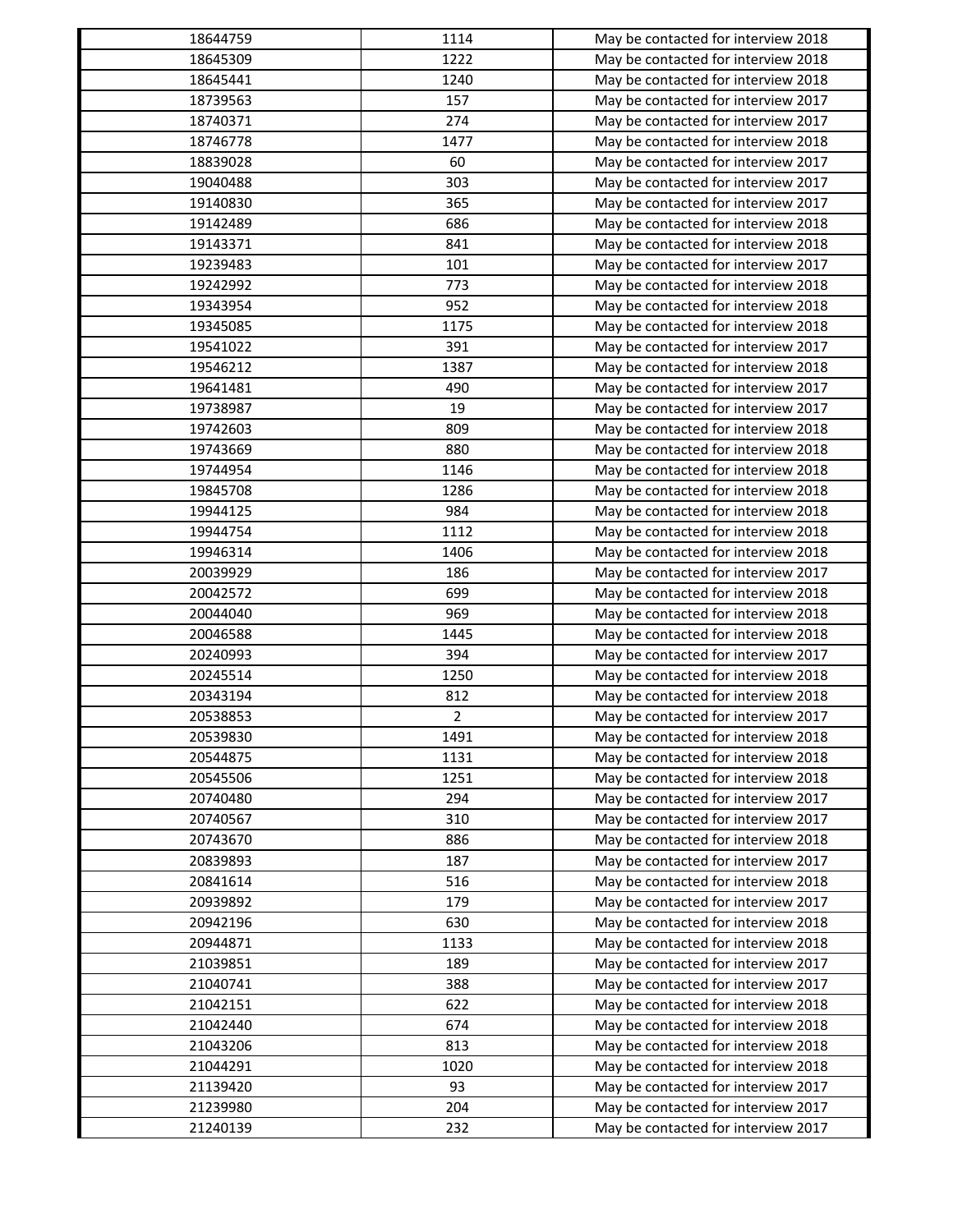| 21241245 | 447        | May be contacted for interview 2017 |
|----------|------------|-------------------------------------|
| 21241921 | 575        | May be contacted for interview 2018 |
| 21342593 | 707        | May be contacted for interview 2018 |
| 21439675 | 145        | May be contacted for interview 2017 |
| 21439825 | 162        | May be contacted for interview 2017 |
| 21443132 | 800        | May be contacted for interview 2018 |
| 21542952 | 765        | May be contacted for interview 2018 |
| 21545366 | 1234       | May be contacted for interview 2018 |
| 21546238 | 1397       | May be contacted for interview 2018 |
| 21642470 | 682        | May be contacted for interview 2018 |
| 21642899 | 762        | May be contacted for interview 2018 |
| 21643207 | 1007       | May be contacted for interview 2018 |
| 21645782 | 1298       | May be contacted for interview 2018 |
| 21741366 | 461        | May be contacted for interview 2017 |
| 21744565 | 1077       | May be contacted for interview 2018 |
| 21746531 | 1439       | May be contacted for interview 2018 |
| 21939733 | 153        | May be contacted for interview 2017 |
| 21944466 | 1043       | May be contacted for interview 2018 |
| 22042253 | 641        | May be contacted for interview 2018 |
| 22142681 | 727        | May be contacted for interview 2018 |
| 22342338 | 655        | May be contacted for interview 2018 |
| 22343241 | 814        | May be contacted for interview 2018 |
| 22343750 | 901        | May be contacted for interview 2018 |
| 22345631 | 1265       | May be contacted for interview 2018 |
| 22441839 | 558        | May be contacted for interview 2018 |
| 22442036 | 595        | May be contacted for interview 2018 |
| 22546151 | 1377       | May be contacted for interview 2018 |
| 22640185 | 240        | May be contacted for interview 2017 |
| 22740416 | 278        | May be contacted for interview 2017 |
| 22745208 | 1197       | May be contacted for interview 2018 |
| 22745435 | 1239       | May be contacted for interview 2018 |
| 22941467 | 488        | May be contacted for interview 2017 |
| 22942201 | 635        | May be contacted for interview 2018 |
| 22943490 |            |                                     |
|          | 856<br>142 | May be contacted for interview 2018 |
| 23039643 |            | May be contacted for interview 2017 |
| 23041279 | 441        | May be contacted for interview 2017 |
| 23042753 | 737        | May be contacted for interview 2018 |
| 23139676 | 135        | May be contacted for interview 2017 |
| 23140081 | 227        | May be contacted for interview 2017 |
| 23140276 | 267        | May be contacted for interview 2017 |
| 23140885 | 369        | May be contacted for interview 2017 |
| 23146847 | 1487       | May be contacted for interview 2018 |
| 23239311 | 77         | May be contacted for interview 2017 |
| 23345268 | 1207       | May be contacted for interview 2018 |
| 23440118 | 233        | May be contacted for interview 2017 |
| 23441174 | 732        | May be contacted for interview 2018 |
| 23541019 | 392        | May be contacted for interview 2017 |
| 23541761 | 545        | May be contacted for interview 2018 |
| 23545929 | 1325       | May be contacted for interview 2018 |
| 23640169 | 241        | May be contacted for interview 2017 |
| 23643235 | 818        | May be contacted for interview 2018 |
| 23644692 | 1116       | May be contacted for interview 2018 |
| 23645636 | 1266       | May be contacted for interview 2018 |
| 23646354 | 1412       | May be contacted for interview 2018 |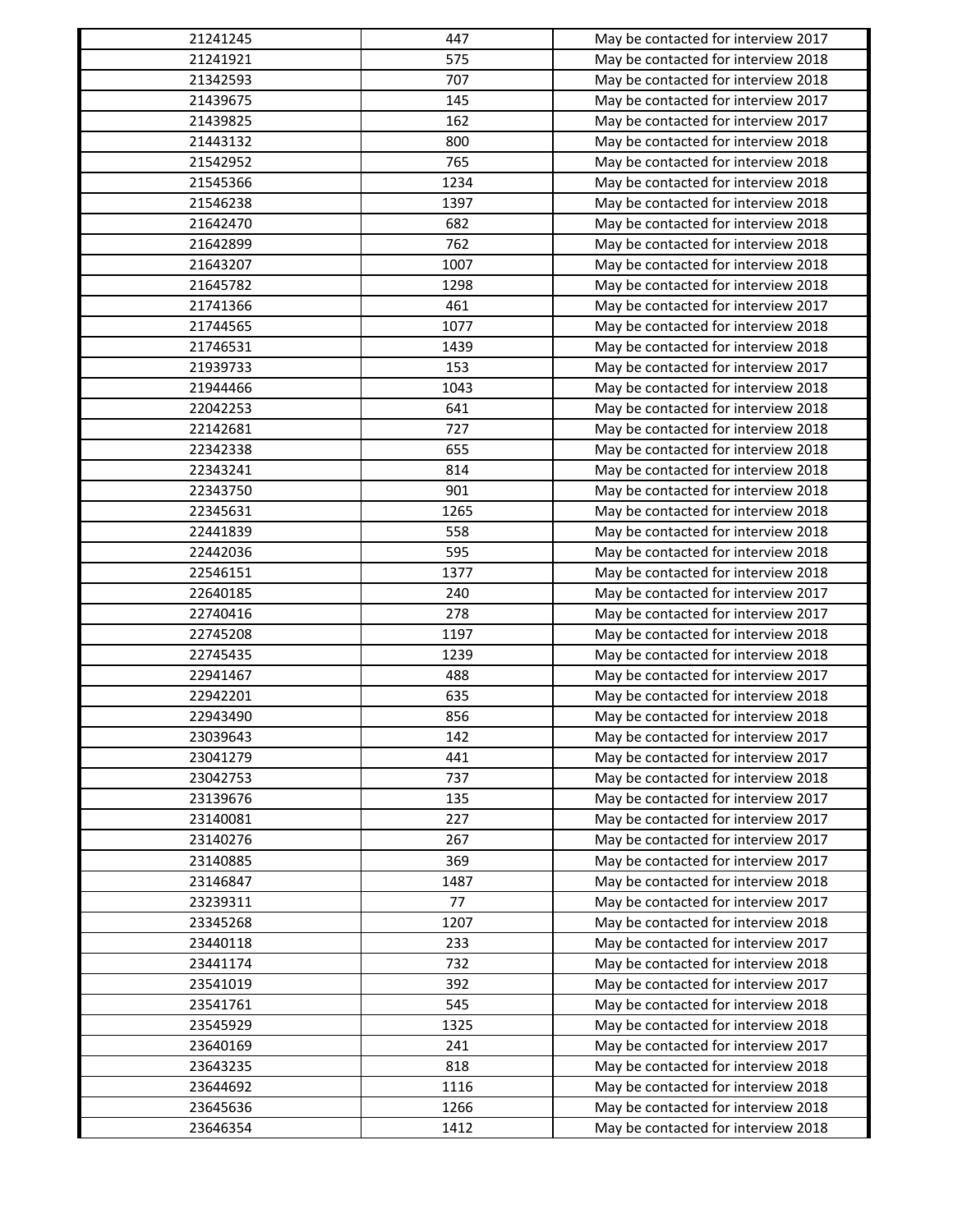| 23944575 | 1079 | May be contacted for interview 2018                                        |
|----------|------|----------------------------------------------------------------------------|
| 23945123 | 1184 | May be contacted for interview 2018                                        |
| 24039413 | 90   | May be contacted for interview 2017                                        |
| 24041696 | 531  | May be contacted for interview 2018                                        |
| 24042562 | 695  | May be contacted for interview 2018                                        |
| 24043399 | 1169 | May be contacted for interview 2018                                        |
| 24043845 | 924  | May be contacted for interview 2018                                        |
| 24138918 | 10   | May be contacted for interview 2017                                        |
| 24142633 | 708  | May be contacted for interview 2018                                        |
| 24242415 | 666  | May be contacted for interview 2018                                        |
| 24243222 | 815  | May be contacted for interview 2018                                        |
| 24244958 | 1148 | May be contacted for interview 2018                                        |
| 24540483 | 289  | May be contacted for interview 2017                                        |
| 24542898 | 759  | May be contacted for interview 2018                                        |
| 24544202 | 1003 | May be contacted for interview 2018                                        |
| 24639426 | 734  | May be contacted for interview 2018                                        |
| 24639431 | 103  | May be contacted for interview 2017                                        |
| 24645402 | 1235 | May be contacted for interview 2018                                        |
| 24741206 | 428  | May be contacted for interview 2017                                        |
| 24841689 | 533  | May be contacted for interview 2018                                        |
| 24845024 | 1165 | May be contacted for interview 2018                                        |
| 24945556 | 1256 | May be contacted for interview 2018                                        |
| 25045820 | 1306 | May be contacted for interview 2018                                        |
| 25139532 | 120  | May be contacted for interview 2017                                        |
| 25141712 | 539  | May be contacted for interview 2018                                        |
| 25143875 | 932  | May be contacted for interview 2018                                        |
| 25240358 | 266  | May be contacted for interview 2017                                        |
| 25241074 | 520  | May be contacted for interview 2018                                        |
| 25246087 | 1364 | May be contacted for interview 2018                                        |
| 25439468 | 134  | May be contacted for interview 2017                                        |
| 25540023 | 637  | May be contacted for interview 2018                                        |
| 25641619 | 525  |                                                                            |
| 25739644 | 207  | May be contacted for interview 2018<br>May be contacted for interview 2017 |
|          |      |                                                                            |
| 25741680 | 540  | May be contacted for interview 2018                                        |
| 25746230 | 1392 | May be contacted for interview 2018                                        |
| 25840402 | 277  | May be contacted for interview 2017                                        |
| 25940094 | 228  | May be contacted for interview 2017                                        |
| 25940151 | 263  | May be contacted for interview 2017                                        |
| 25943842 | 922  | May be contacted for interview 2018                                        |
| 26041856 | 562  | May be contacted for interview 2018                                        |
| 26043167 | 807  | May be contacted for interview 2018                                        |
| 26046032 | 1349 | May be contacted for interview 2018                                        |
| 26240656 | 329  | May be contacted for interview 2017                                        |
| 26243650 | 879  | May be contacted for interview 2018                                        |
| 26346240 | 1394 | May be contacted for interview 2018                                        |
| 26542326 | 658  | May be contacted for interview 2018                                        |
| 26641886 | 568  | May be contacted for interview 2018                                        |
| 26643019 | 788  | May be contacted for interview 2018                                        |
| 26644471 | 1048 | May be contacted for interview 2018                                        |
| 26645277 | 1216 | May be contacted for interview 2018                                        |
| 26646507 | 1435 | May be contacted for interview 2018                                        |
| 26745184 | 1194 | May be contacted for interview 2018                                        |
| 26745736 | 1290 | May be contacted for interview 2018                                        |
| 26946312 | 1408 | May be contacted for interview 2018                                        |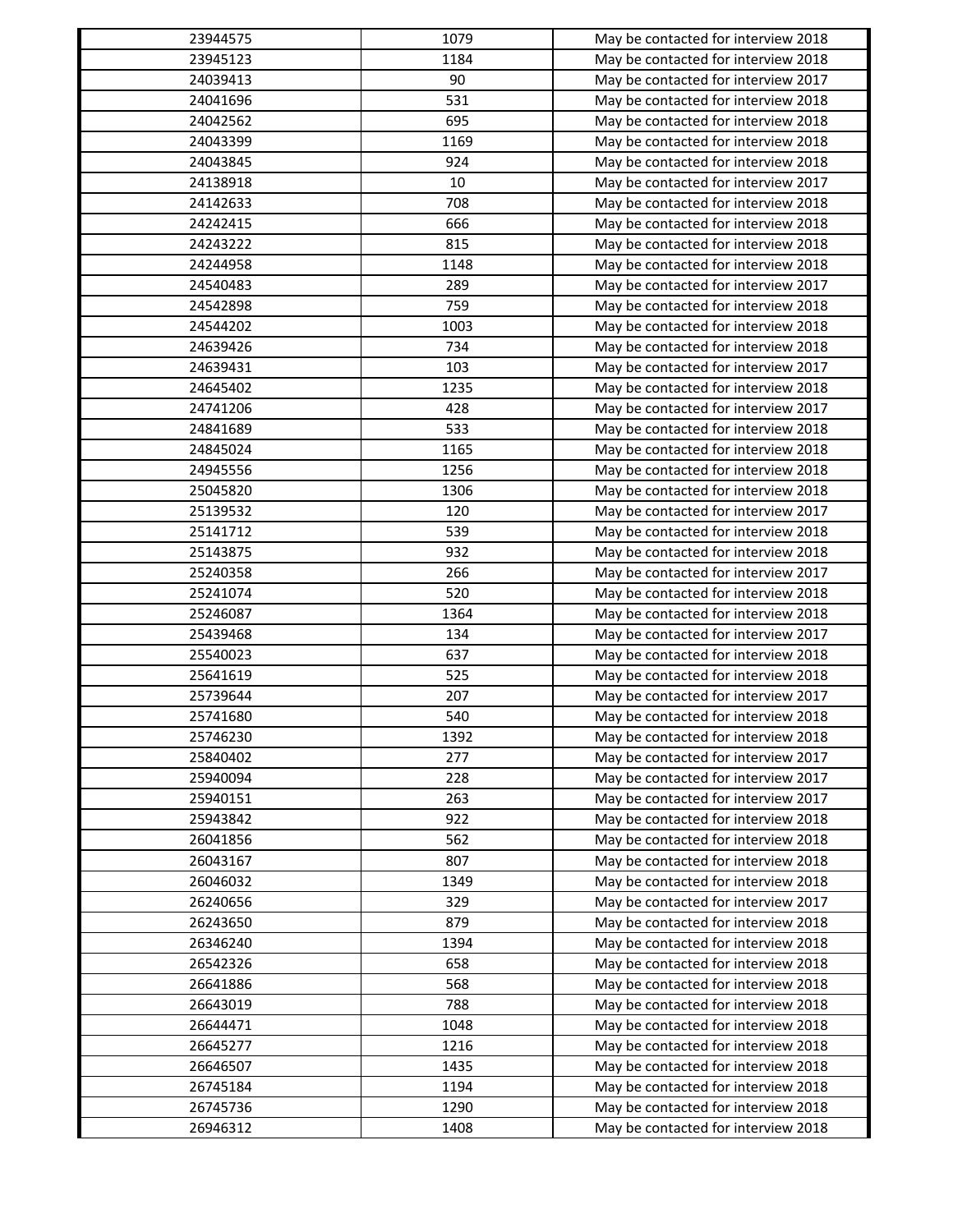| 27039065 | 17          | May be contacted for interview 2017                                        |
|----------|-------------|----------------------------------------------------------------------------|
| 27045946 | 1330        | May be contacted for interview 2018                                        |
| 27240476 | 321         | May be contacted for interview 2017                                        |
| 27245384 | 1232        | May be contacted for interview 2018                                        |
| 27246360 | 1413        | May be contacted for interview 2018                                        |
| 27339639 | 129         | May be contacted for interview 2017                                        |
| 27341180 | 424         | May be contacted for interview 2017                                        |
| 27343061 | 787         | May be contacted for interview 2018                                        |
| 27343508 | 859         | May be contacted for interview 2018                                        |
| 27344031 | 965         | May be contacted for interview 2018                                        |
| 27344245 | 1012        | May be contacted for interview 2018                                        |
| 27346643 | 1456        | May be contacted for interview 2018                                        |
| 27445081 | 1176        | May be contacted for interview 2018                                        |
| 27541186 | 438         | May be contacted for interview 2017                                        |
| 27643732 | 903         | May be contacted for interview 2018                                        |
| 27740581 | 322         | May be contacted for interview 2017                                        |
| 27940695 | 383         | May be contacted for interview 2017                                        |
| 28044476 | 1050        | May be contacted for interview 2018                                        |
| 28046751 | 1470        | May be contacted for interview 2018                                        |
| 28140247 | 248         | May be contacted for interview 2017                                        |
| 28246069 | 1357        | May be contacted for interview 2018                                        |
| 28246382 | 1420        | May be contacted for interview 2018                                        |
| 28343505 | 858         | May be contacted for interview 2018                                        |
| 28344051 | 974         | May be contacted for interview 2018                                        |
| 28444950 | 1143        | May be contacted for interview 2018                                        |
| 28639670 | 143         | May be contacted for interview 2017                                        |
| 28642318 | 656         | May be contacted for interview 2018                                        |
| 28644514 | 1065        | May be contacted for interview 2018                                        |
| 28738904 | $\mathbf 1$ | May be contacted for interview 2017                                        |
| 28746159 | 1379        | May be contacted for interview 2018                                        |
| 28942242 | 651         | May be contacted for interview 2018                                        |
| 29140321 | 265         | May be contacted for interview 2017                                        |
| 29143778 | 905         | May be contacted for interview 2018                                        |
| 29341108 | 413         | May be contacted for interview 2017                                        |
| 29342133 | 616         | May be contacted for interview 2018                                        |
| 29443027 | 779         | May be contacted for interview 2018                                        |
| 29443885 | 938         | May be contacted for interview 2018                                        |
| 29538868 | 12          | May be contacted for interview 2017                                        |
| 29543455 | 849         | May be contacted for interview 2018                                        |
| 29544004 | 960         | May be contacted for interview 2018                                        |
| 29841514 | 497         |                                                                            |
| 29843468 | 864         | May be contacted for interview 2017                                        |
|          |             | May be contacted for interview 2018                                        |
| 29946229 | 1393        | May be contacted for interview 2018<br>May be contacted for interview 2017 |
| 30040557 | 307         |                                                                            |
| 30041799 | 553         | May be contacted for interview 2018                                        |
| 30044489 | 1057        | May be contacted for interview 2018                                        |
| 30144104 | 981         | May be contacted for interview 2018                                        |
| 30246830 | 1485        | May be contacted for interview 2018                                        |
| 30342523 | 690         | May be contacted for interview 2018                                        |
| 30343340 | 834         | May be contacted for interview 2018                                        |
| 30344982 | 1157        | May be contacted for interview 2018                                        |
| 30439225 | 51          | May be contacted for interview 2017                                        |
| 30439777 | 166         | May be contacted for interview 2017                                        |
| 30440730 | 339         | May be contacted for interview 2017                                        |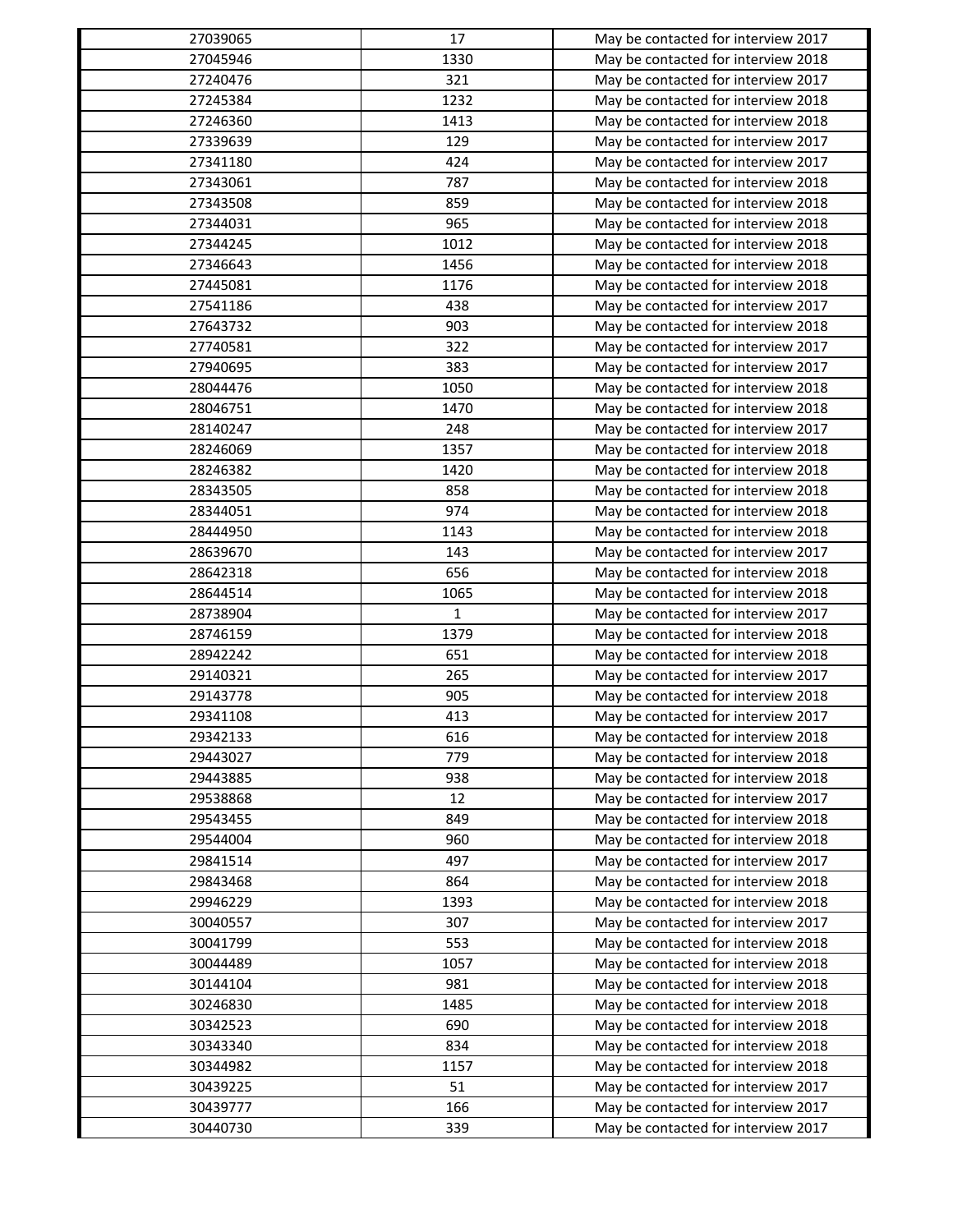| 30441931             | 588          | May be contacted for interview 2018 |
|----------------------|--------------|-------------------------------------|
| 30445154             | 1189         | May be contacted for interview 2018 |
| 30445310             | 1220         | May be contacted for interview 2018 |
| 30540986             | 390          | May be contacted for interview 2017 |
| 30739743             | 159          | May be contacted for interview 2017 |
| 30740586             | 315          | May be contacted for interview 2017 |
| 30741873             | 569          | May be contacted for interview 2018 |
| 30845754             | 1293         | May be contacted for interview 2018 |
| 30846893             | 1496         | May be contacted for interview 2018 |
| 30940319             | 260          | May be contacted for interview 2017 |
| 30946096             | 1361         | May be contacted for interview 2018 |
| 30946868             | 1490         | May be contacted for interview 2018 |
| 31042552             | 698          | May be contacted for interview 2018 |
| 31043811             | 915          | May be contacted for interview 2018 |
| 31045391             | 1233         | May be contacted for interview 2018 |
| 31141067             | 628          | May be contacted for interview 2018 |
| 31239949             | 190          | May be contacted for interview 2017 |
| 31245945             | 1329         | May be contacted for interview 2018 |
| 31340537             | 304          | May be contacted for interview 2017 |
| 31341293             | 449          | May be contacted for interview 2017 |
| 31343396             | 848          | May be contacted for interview 2018 |
| 31344670             | 1098         | May be contacted for interview 2018 |
| 31442120             | 633          | May be contacted for interview 2018 |
| 31444313             | 1026         | May be contacted for interview 2018 |
| 31444543             | 1070         | May be contacted for interview 2018 |
| 31542838             | 829          | May be contacted for interview 2018 |
| 31543112             | 796          | May be contacted for interview 2018 |
| 31544846             | 1125         | May be contacted for interview 2018 |
| 31639390             | 92           | May be contacted for interview 2017 |
| 31840469             | 288          | May be contacted for interview 2017 |
| 31841006             | 406          | May be contacted for interview 2017 |
| 31844165             | 991          | May be contacted for interview 2018 |
| 32039855             | 172          | May be contacted for interview 2017 |
| 32139410             | 102          | May be contacted for interview 2017 |
| 32140575             | 312          | May be contacted for interview 2017 |
| 32145898             | 1371         | May be contacted for interview 2018 |
| 32240947             | 386          | May be contacted for interview 2017 |
| 32244669             | 1096         | May be contacted for interview 2018 |
| 32343781             | 907          | May be contacted for interview 2018 |
| 32441150             | 420          | May be contacted for interview 2017 |
| 32442911             | 758          | May be contacted for interview 2018 |
| 32443398             | 837          | May be contacted for interview 2018 |
|                      |              |                                     |
| 32444973<br>32446188 | 1151<br>1396 | May be contacted for interview 2018 |
|                      |              | May be contacted for interview 2018 |
| 32539309             | 95           | May be contacted for interview 2017 |
| 32639228             | 42           | May be contacted for interview 2017 |
| 32641217             | 431          | May be contacted for interview 2017 |
| 32744307             | 1024         | May be contacted for interview 2018 |
| 32744988             | 1158         | May be contacted for interview 2018 |
| 32745890             | 1316         | May be contacted for interview 2018 |
| 32839542             | 124          | May be contacted for interview 2017 |
| 32841340             | 459          | May be contacted for interview 2017 |
| 32843795             | 914          | May be contacted for interview 2018 |
| 32844189             | 996          | May be contacted for interview 2018 |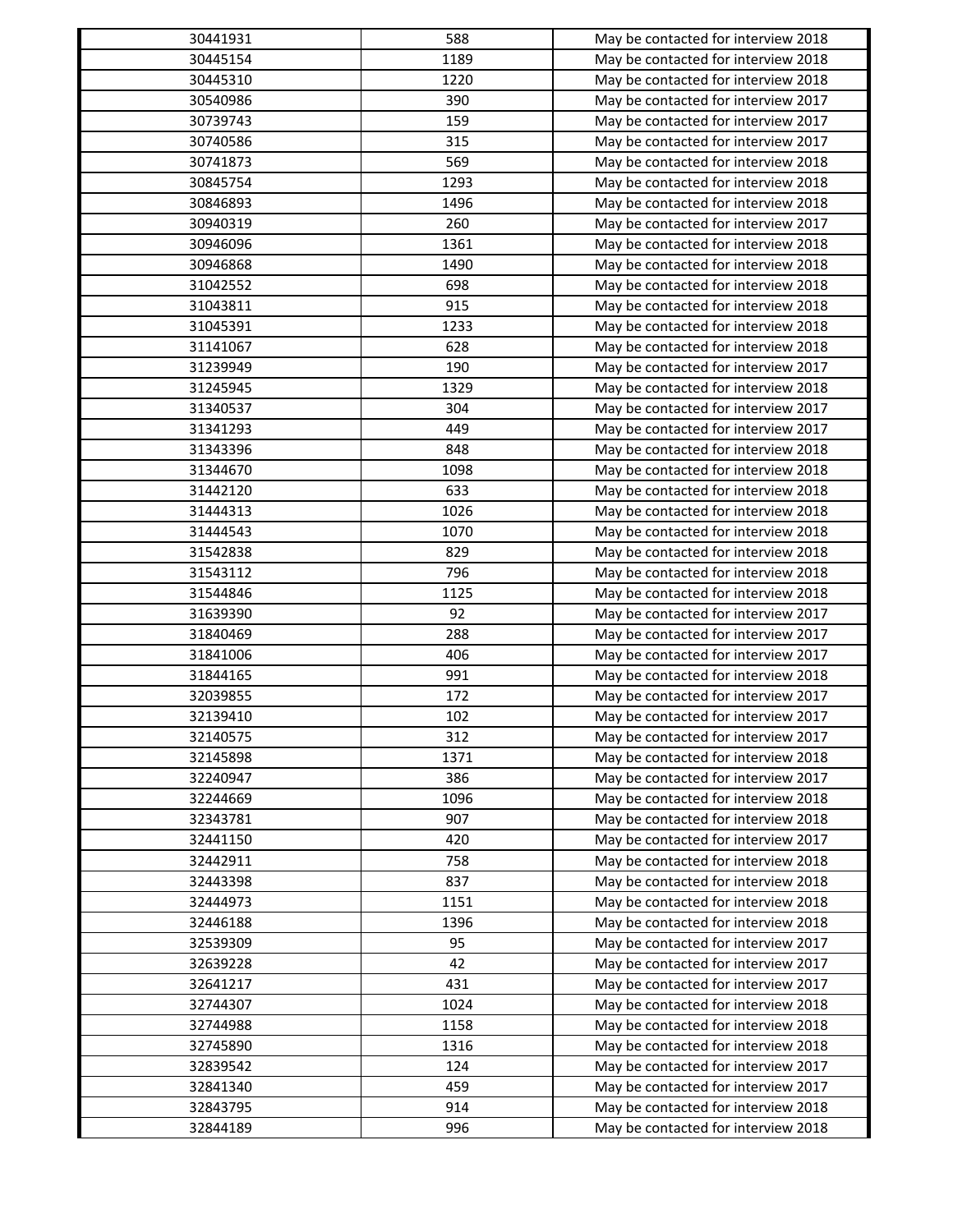| 32846620 | 1458 | May be contacted for interview 2018 |
|----------|------|-------------------------------------|
| 32939207 | 75   | May be contacted for interview 2017 |
| 32939907 | 185  | May be contacted for interview 2017 |
| 32945641 | 1267 | May be contacted for interview 2018 |
| 32945803 | 1302 | May be contacted for interview 2018 |
| 33042949 | 767  | May be contacted for interview 2018 |
| 33044833 | 1120 | May be contacted for interview 2018 |
| 33046211 | 1386 | May be contacted for interview 2018 |
| 33138883 | 14   | May be contacted for interview 2017 |
| 33142986 | 770  | May be contacted for interview 2018 |
| 33246142 | 1375 | May be contacted for interview 2018 |
| 33344184 | 999  | May be contacted for interview 2018 |
| 33546039 | 1350 | May be contacted for interview 2018 |
| 33640593 | 319  | May be contacted for interview 2017 |
| 33645103 | 1180 | May be contacted for interview 2018 |
| 33740034 | 218  | May be contacted for interview 2017 |
| 33741031 | 491  | May be contacted for interview 2017 |
| 33741259 | 443  | May be contacted for interview 2017 |
| 33845012 | 1163 | May be contacted for interview 2018 |
| 33940435 | 281  | May be contacted for interview 2017 |
| 33944774 | 1111 | May be contacted for interview 2018 |
| 33945798 | 1303 | May be contacted for interview 2018 |
| 34042314 | 652  | May be contacted for interview 2018 |
| 34046442 | 1429 | May be contacted for interview 2018 |
| 34241101 | 412  | May be contacted for interview 2017 |
| 34339849 | 167  | May be contacted for interview 2017 |
| 34343135 | 802  | May be contacted for interview 2018 |
|          | 953  |                                     |
| 34439706 | 276  | May be contacted for interview 2018 |
| 34440393 |      | May be contacted for interview 2017 |
| 34442832 | 752  | May be contacted for interview 2018 |
| 34543030 | 784  | May be contacted for interview 2018 |
| 34544647 | 1089 | May be contacted for interview 2018 |
| 34744348 | 1031 | May be contacted for interview 2018 |
| 34843907 | 939  | May be contacted for interview 2018 |
| 34846365 | 1416 | May be contacted for interview 2018 |
| 34945228 | 1198 | May be contacted for interview 2018 |
| 35045780 | 1299 | May be contacted for interview 2018 |
| 35141290 | 448  | May be contacted for interview 2017 |
| 35146790 | 1476 | May be contacted for interview 2018 |
| 35240519 | 306  | May be contacted for interview 2017 |
| 35243974 | 955  | May be contacted for interview 2018 |
| 35244653 | 1090 | May be contacted for interview 2018 |
| 35339757 | 156  | May be contacted for interview 2017 |
| 35344018 | 966  | May be contacted for interview 2018 |
| 35440049 | 222  | May be contacted for interview 2017 |
| 35440931 | 378  | May be contacted for interview 2017 |
| 35442650 | 713  | May be contacted for interview 2018 |
| 35446896 | 1494 | May be contacted for interview 2018 |
| 35541314 | 452  | May be contacted for interview 2017 |
| 35541495 | 500  | May be contacted for interview 2018 |
| 35545825 | 1307 | May be contacted for interview 2018 |
| 35640045 | 220  | May be contacted for interview 2017 |
| 35642864 | 751  | May be contacted for interview 2018 |
| 35740161 | 238  | May be contacted for interview 2017 |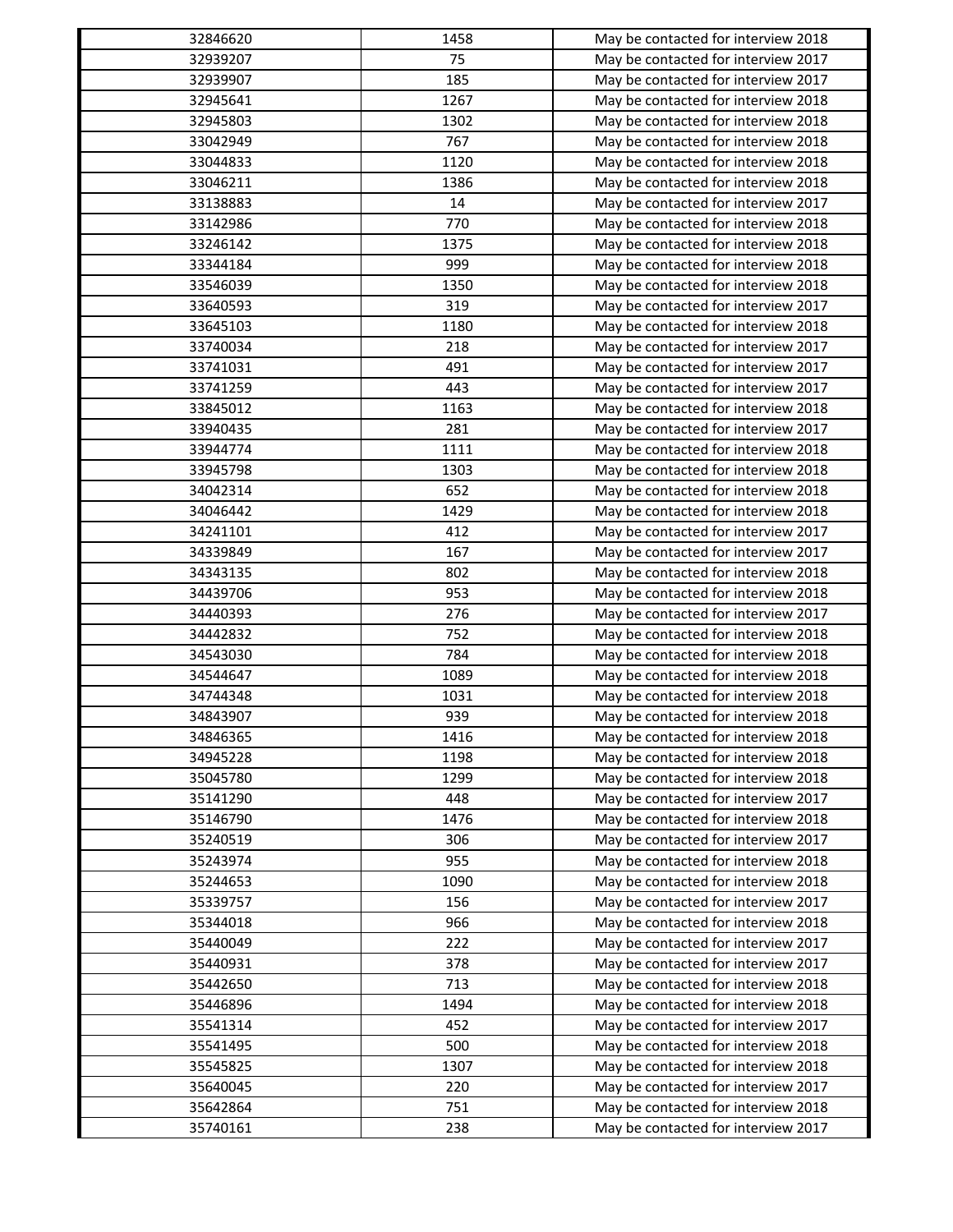| 35841602 | 513        | May be contacted for interview 2018 |
|----------|------------|-------------------------------------|
| 35938956 | 37         | May be contacted for interview 2017 |
| 35942460 | 683        | May be contacted for interview 2018 |
| 36039308 | 79         | May be contacted for interview 2017 |
| 36041136 | 422        | May be contacted for interview 2017 |
| 36044892 | 1135       | May be contacted for interview 2018 |
| 36145698 | 1283       | May be contacted for interview 2018 |
| 36241164 | 419        | May be contacted for interview 2017 |
| 36241686 | 529        | May be contacted for interview 2018 |
| 36339479 | 144        | May be contacted for interview 2017 |
| 36343514 | 857        | May be contacted for interview 2018 |
| 36443663 | 883        | May be contacted for interview 2018 |
| 36539579 | 121        | May be contacted for interview 2017 |
| 36546104 | 1366       | May be contacted for interview 2018 |
| 36641347 | 475        | May be contacted for interview 2017 |
| 36842875 | 753        | May be contacted for interview 2018 |
| 36942371 | 663        | May be contacted for interview 2018 |
| 37043766 | 909        | May be contacted for interview 2018 |
| 37045279 | 1212       | May be contacted for interview 2018 |
| 37140602 | 317        | May be contacted for interview 2017 |
| 37141535 | 506        | May be contacted for interview 2018 |
| 37239141 | 46         | May be contacted for interview 2017 |
| 37240893 | 381        | May be contacted for interview 2017 |
| 37244280 | 1017       | May be contacted for interview 2018 |
| 37245582 | 1258       | May be contacted for interview 2018 |
| 37442359 | 657        |                                     |
| 37445417 | 1236       | May be contacted for interview 2018 |
|          |            | May be contacted for interview 2018 |
| 37446765 | 1475       | May be contacted for interview 2018 |
| 37539782 | 163<br>482 | May be contacted for interview 2017 |
| 37541420 |            | May be contacted for interview 2017 |
| 37639502 | 119        | May be contacted for interview 2017 |
| 37639534 | 112        | May be contacted for interview 2017 |
| 37643890 | 937        | May be contacted for interview 2018 |
| 37741673 | 530        | May be contacted for interview 2018 |
| 37742407 | 668        | May be contacted for interview 2018 |
| 37844277 | 1016       | May be contacted for interview 2018 |
| 37846334 | 1411       | May be contacted for interview 2018 |
| 37940737 | 358        | May be contacted for interview 2017 |
| 37943600 | 967        | May be contacted for interview 2018 |
| 38041090 | 403        | May be contacted for interview 2017 |
| 38141912 | 573        | May be contacted for interview 2018 |
| 38240317 | 258        | May be contacted for interview 2017 |
| 38342858 | 750        | May be contacted for interview 2018 |
| 38344825 | 1123       | May be contacted for interview 2018 |
| 38444957 | 1147       | May be contacted for interview 2018 |
| 38740963 | 385        | May be contacted for interview 2017 |
| 38943129 | 801        | May be contacted for interview 2018 |
| 38944174 | 993        | May be contacted for interview 2018 |
| 38944404 | 1036       | May be contacted for interview 2018 |
| 39043698 | 889        | May be contacted for interview 2018 |
| 39138937 | 852        | May be contacted for interview 2018 |
| 39243003 | 772        | May be contacted for interview 2018 |
| 39244566 | 1078       | May be contacted for interview 2018 |
| 39341946 | 582        | May be contacted for interview 2018 |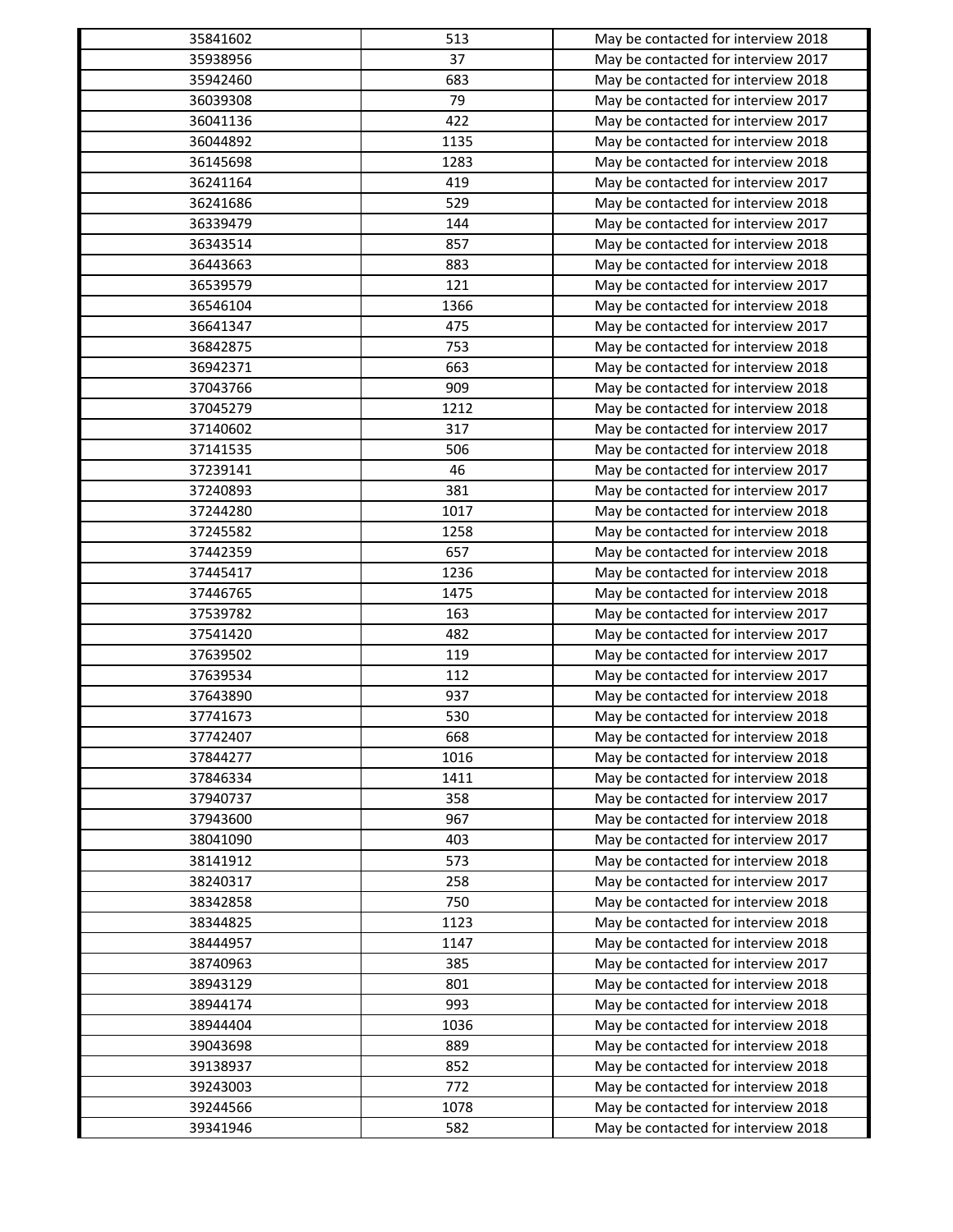| 39345348 | 1228 | May be contacted for interview 2018                                        |
|----------|------|----------------------------------------------------------------------------|
| 39440524 | 309  | May be contacted for interview 2017                                        |
| 39539290 | 91   | May be contacted for interview 2017                                        |
| 39545761 | 1295 | May be contacted for interview 2018                                        |
| 39739236 | 111  | May be contacted for interview 2017                                        |
| 39741919 | 729  | May be contacted for interview 2018                                        |
| 39839425 | 96   | May be contacted for interview 2017                                        |
| 39842219 | 640  | May be contacted for interview 2018                                        |
| 39842423 | 675  | May be contacted for interview 2018                                        |
| 39845745 | 1291 | May be contacted for interview 2018                                        |
| 39946169 | 1381 | May be contacted for interview 2018                                        |
| 40042748 | 736  | May be contacted for interview 2018                                        |
| 40044486 | 1055 | May be contacted for interview 2018                                        |
| 40239829 | 170  | May be contacted for interview 2017                                        |
| 40241954 | 586  | May be contacted for interview 2018                                        |
| 40242072 | 607  | May be contacted for interview 2018                                        |
| 40244326 | 1027 | May be contacted for interview 2018                                        |
| 40341947 | 624  | May be contacted for interview 2018                                        |
| 40343220 | 828  | May be contacted for interview 2018                                        |
| 40443573 | 869  | May be contacted for interview 2018                                        |
| 40443632 | 875  | May be contacted for interview 2018                                        |
| 40443998 | 959  | May be contacted for interview 2018                                        |
| 40544158 | 990  | May be contacted for interview 2018                                        |
| 40640693 | 333  | May be contacted for interview 2017                                        |
| 40640960 | 396  | May be contacted for interview 2017                                        |
| 40741843 | 565  | May be contacted for interview 2018                                        |
| 40842008 | 597  | May be contacted for interview 2018                                        |
| 40842057 | 610  | May be contacted for interview 2018                                        |
| 40843016 | 782  | May be contacted for interview 2018                                        |
| 40942141 | 645  |                                                                            |
| 41146383 | 1418 | May be contacted for interview 2018<br>May be contacted for interview 2018 |
| 41240580 | 314  |                                                                            |
| 41343948 | 951  | May be contacted for interview 2017                                        |
|          |      | May be contacted for interview 2018                                        |
| 41344094 | 978  | May be contacted for interview 2018                                        |
| 41446255 | 1402 | May be contacted for interview 2018                                        |
| 41446320 | 1410 | May be contacted for interview 2018                                        |
| 41540035 | 215  | May be contacted for interview 2017                                        |
| 41541251 | 440  | May be contacted for interview 2017                                        |
| 41544990 | 1159 | May be contacted for interview 2018                                        |
| 41639295 | 78   | May be contacted for interview 2017                                        |
| 41941189 | 423  | May be contacted for interview 2017                                        |
| 42043370 | 836  | May be contacted for interview 2018                                        |
| 42046307 | 1409 | May be contacted for interview 2018                                        |
| 42143266 | 826  | May be contacted for interview 2018                                        |
| 42143291 | 825  | May be contacted for interview 2018                                        |
| 42240141 | 235  | May be contacted for interview 2017                                        |
| 42246113 | 1373 | May be contacted for interview 2018                                        |
| 42246152 | 1376 | May be contacted for interview 2018                                        |
| 42441128 | 411  | May be contacted for interview 2017                                        |
| 42740351 | 272  | May be contacted for interview 2017                                        |
| 42743000 | 775  | May be contacted for interview 2018                                        |
| 42745819 | 1305 | May be contacted for interview 2018                                        |
| 42746633 | 1452 | May be contacted for interview 2018                                        |
| 42843788 | 912  | May be contacted for interview 2018                                        |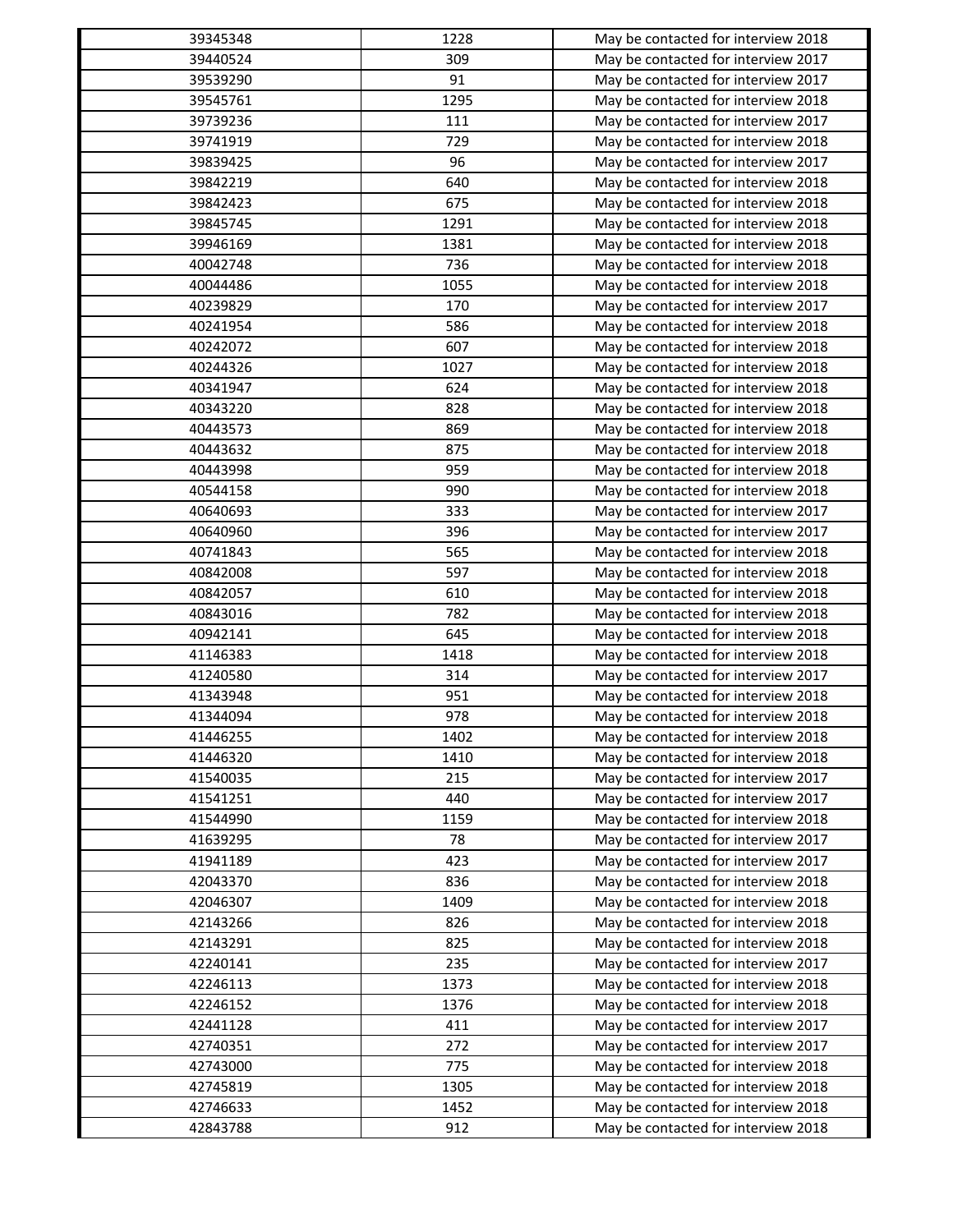| 42845306 | 1219 | May be contacted for interview 2018 |
|----------|------|-------------------------------------|
| 42941367 | 470  | May be contacted for interview 2017 |
| 42943761 | 950  | May be contacted for interview 2018 |
| 42943840 | 920  | May be contacted for interview 2018 |
| 43040479 | 290  | May be contacted for interview 2017 |
| 43040526 | 308  | May be contacted for interview 2017 |
| 43041148 | 414  | May be contacted for interview 2017 |
| 43044929 | 1152 | May be contacted for interview 2018 |
| 43143746 | 900  | May be contacted for interview 2018 |
| 43144213 | 1004 | May be contacted for interview 2018 |
| 43144454 | 1047 | May be contacted for interview 2018 |
| 43145900 | 1318 | May be contacted for interview 2018 |
| 43240868 | 367  | May be contacted for interview 2017 |
| 43242594 | 703  | May be contacted for interview 2018 |
| 43543932 | 943  | May be contacted for interview 2018 |
| 43640442 | 293  | May be contacted for interview 2017 |
| 43640582 | 318  | May be contacted for interview 2017 |
| 43644716 | 1104 | May be contacted for interview 2018 |
| 43645674 | 1278 | May be contacted for interview 2018 |
| 43741525 | 522  | May be contacted for interview 2018 |
| 43743008 | 783  | May be contacted for interview 2018 |
| 43743127 | 797  | May be contacted for interview 2018 |
| 43743429 | 846  | May be contacted for interview 2018 |
| 44040162 | 237  | May be contacted for interview 2017 |
| 44040816 | 416  | May be contacted for interview 2017 |
| 44041764 | 546  | May be contacted for interview 2018 |
| 44144624 | 1091 | May be contacted for interview 2018 |
| 44242322 | 665  | May be contacted for interview 2018 |
| 44246016 | 1345 | May be contacted for interview 2018 |
| 44343520 | 863  | May be contacted for interview 2018 |
| 44345996 | 1341 | May be contacted for interview 2018 |
| 44545257 | 1205 | May be contacted for interview 2018 |
| 44642654 | 712  | May be contacted for interview 2018 |
| 44645046 | 1170 | May be contacted for interview 2018 |
| 44646919 | 1499 | May be contacted for interview 2018 |
| 44740022 | 219  | May be contacted for interview 2017 |
| 44845135 | 1187 | May be contacted for interview 2018 |
| 44943783 | 908  | May be contacted for interview 2018 |
| 44946542 | 1441 | May be contacted for interview 2018 |
| 45043287 | 822  | May be contacted for interview 2018 |
| 45044961 | 1150 | May be contacted for interview 2018 |
| 45046880 | 1492 | May be contacted for interview 2018 |
| 45142225 | 636  | May be contacted for interview 2018 |
| 45144803 | 1117 | May be contacted for interview 2018 |
| 45145486 | 1246 | May be contacted for interview 2018 |
| 45240497 | 299  | May be contacted for interview 2017 |
| 45240996 | 393  | May be contacted for interview 2017 |
| 45242774 | 739  | May be contacted for interview 2018 |
| 45439889 | 182  | May be contacted for interview 2017 |
| 45441098 | 435  | May be contacted for interview 2017 |
| 45441329 | 458  | May be contacted for interview 2017 |
| 45441823 | 554  | May be contacted for interview 2018 |
| 45545115 | 1182 | May be contacted for interview 2018 |
| 45738896 | 31   | May be contacted for interview 2017 |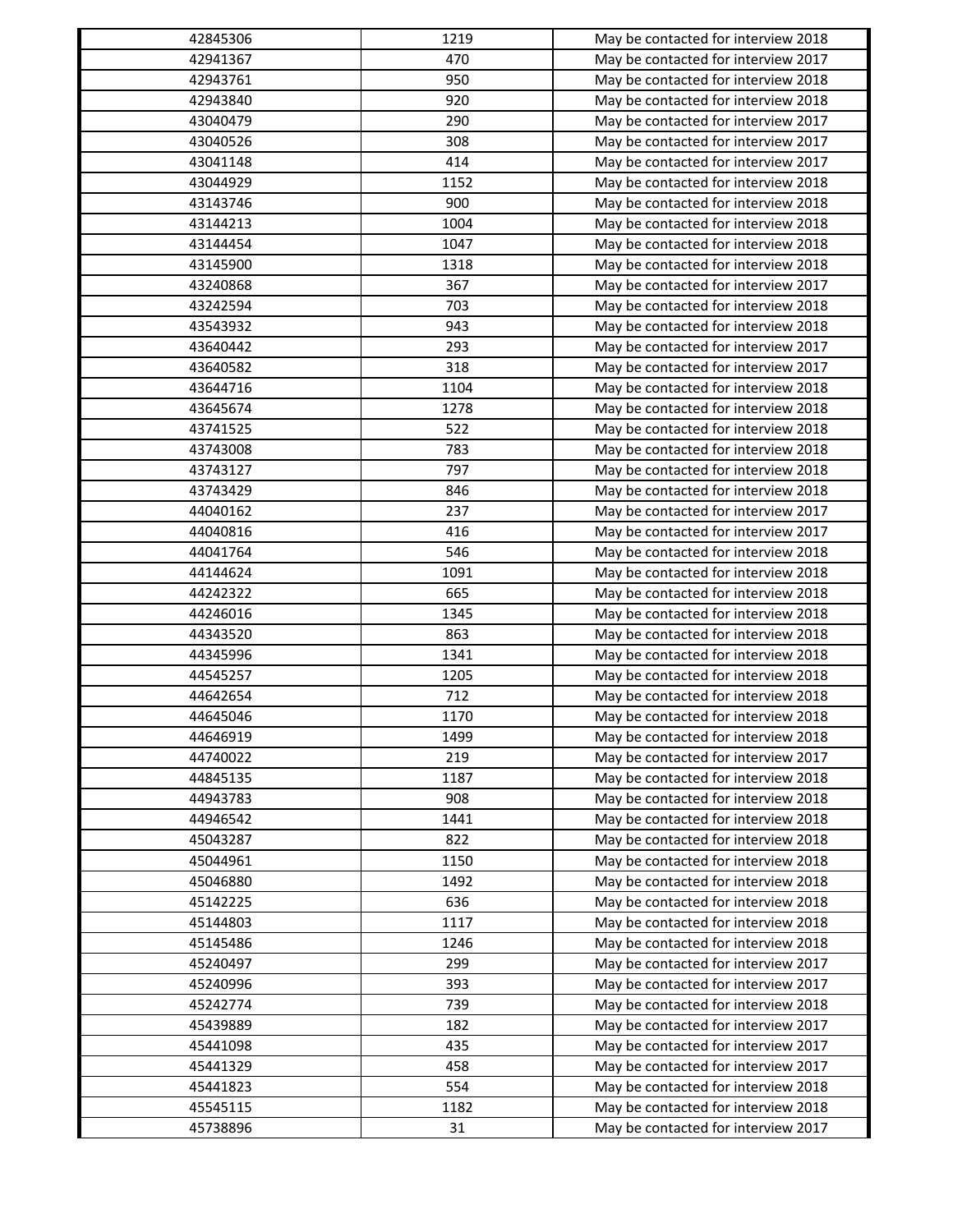| 45740694 | 348  | May be contacted for interview 2017 |
|----------|------|-------------------------------------|
| 45742155 | 627  | May be contacted for interview 2018 |
| 45744629 | 1087 | May be contacted for interview 2018 |
| 45842803 | 741  | May be contacted for interview 2018 |
| 45942176 | 715  | May be contacted for interview 2018 |
| 46039244 | 44   | May be contacted for interview 2017 |
| 46042300 | 649  | May be contacted for interview 2018 |
| 46139705 | 141  | May be contacted for interview 2017 |
| 46139762 | 155  | May be contacted for interview 2017 |
| 46139884 | 175  | May be contacted for interview 2017 |
| 46145066 | 1173 | May be contacted for interview 2018 |
| 46343898 | 935  | May be contacted for interview 2018 |
| 46439986 | 203  | May be contacted for interview 2017 |
| 46444524 | 1069 | May be contacted for interview 2018 |
| 46446637 | 1455 | May be contacted for interview 2018 |
| 46540659 | 330  | May be contacted for interview 2017 |
| 46542096 | 609  | May be contacted for interview 2018 |
| 46543887 | 931  | May be contacted for interview 2018 |
| 46546098 | 1362 | May be contacted for interview 2018 |
| 46642063 | 605  | May be contacted for interview 2018 |
| 46739165 | 123  | May be contacted for interview 2017 |
| 46839042 | 781  | May be contacted for interview 2018 |
| 46846141 | 1374 | May be contacted for interview 2018 |
| 46942616 | 706  | May be contacted for interview 2018 |
| 46944911 | 1137 | May be contacted for interview 2018 |
| 47341087 | 409  | May be contacted for interview 2017 |
| 47341204 | 432  | May be contacted for interview 2017 |
| 47345964 | 1334 | May be contacted for interview 2018 |
| 47441807 | 552  | May be contacted for interview 2018 |
| 47545977 | 1337 | May be contacted for interview 2018 |
| 47638858 | 9    | May be contacted for interview 2017 |
| 47641370 | 466  | May be contacted for interview 2017 |
| 47642495 | 687  |                                     |
| 47643414 |      | May be contacted for interview 2018 |
|          | 839  | May be contacted for interview 2018 |
| 47646106 | 1367 | May be contacted for interview 2018 |
| 47741929 | 579  | May be contacted for interview 2018 |
| 47743353 | 830  | May be contacted for interview 2018 |
| 47745857 | 1323 | May be contacted for interview 2018 |
| 47839208 | 41   | May be contacted for interview 2017 |
| 47841841 | 556  | May be contacted for interview 2018 |
| 47944581 | 1082 | May be contacted for interview 2018 |
| 48045655 | 1275 | May be contacted for interview 2018 |
| 48045957 | 1333 | May be contacted for interview 2018 |
| 48142777 | 740  | May be contacted for interview 2018 |
| 48243790 | 910  | May be contacted for interview 2018 |
| 48245434 | 1238 | May be contacted for interview 2018 |
| 48343161 | 805  | May be contacted for interview 2018 |
| 48346071 | 1358 | May be contacted for interview 2018 |
| 48440966 | 384  | May be contacted for interview 2017 |
| 48441028 | 404  | May be contacted for interview 2017 |
| 48441625 | 519  | May be contacted for interview 2018 |
| 48443596 | 874  | May be contacted for interview 2018 |
| 48446513 | 1437 | May be contacted for interview 2018 |
| 48540308 | 262  | May be contacted for interview 2017 |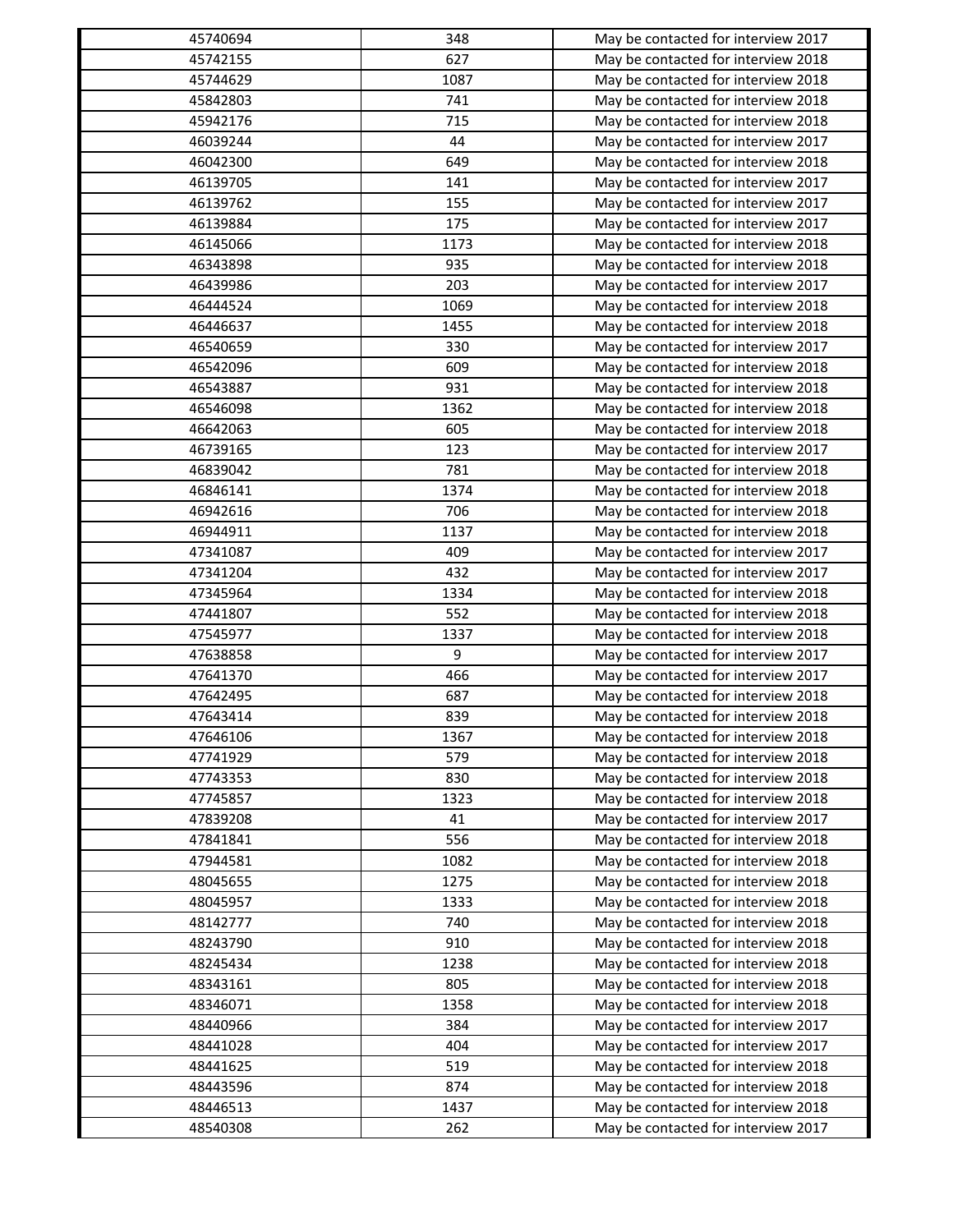| 48545559 | 1257 | May be contacted for interview 2018 |
|----------|------|-------------------------------------|
| 48546126 | 1372 | May be contacted for interview 2018 |
| 48644598 | 1083 | May be contacted for interview 2018 |
| 48741854 | 564  | May be contacted for interview 2018 |
| 48745974 | 1338 | May be contacted for interview 2018 |
| 48746177 | 1389 | May be contacted for interview 2018 |
| 48838895 | 71   | May be contacted for interview 2017 |
| 48845816 | 1313 | May be contacted for interview 2018 |
| 48845944 | 1328 | May be contacted for interview 2018 |
| 48942614 | 716  | May be contacted for interview 2018 |
| 48945118 | 1183 | May be contacted for interview 2018 |
| 49142043 | 598  | May be contacted for interview 2018 |
| 49146886 | 1493 | May be contacted for interview 2018 |
| 49540515 | 302  | May be contacted for interview 2017 |
| 49543691 | 885  | May be contacted for interview 2018 |
| 49545532 | 1254 | May be contacted for interview 2018 |
| 49640238 | 247  | May be contacted for interview 2017 |
| 49740831 | 364  | May be contacted for interview 2017 |
| 49842159 | 621  | May be contacted for interview 2018 |
| 49843094 | 792  | May be contacted for interview 2018 |
| 49843434 | 847  | May be contacted for interview 2018 |
| 49941399 | 469  | May be contacted for interview 2017 |
| 50143649 | 878  | May be contacted for interview 2018 |
| 50242966 | 768  | May be contacted for interview 2018 |
| 50246349 | 1421 | May be contacted for interview 2018 |
| 50340318 | 270  | May be contacted for interview 2017 |
| 50344795 | 1115 | May be contacted for interview 2018 |
| 50543786 | 911  | May be contacted for interview 2018 |
| 50644304 | 1022 | May be contacted for interview 2018 |
| 50644739 | 1107 | May be contacted for interview 2018 |
| 50645262 | 1206 | May be contacted for interview 2018 |
| 50744819 | 1119 | May be contacted for interview 2018 |
| 50745298 | 1218 |                                     |
|          | 722  | May be contacted for interview 2018 |
| 50942672 |      | May be contacted for interview 2018 |
| 50943946 | 947  | May be contacted for interview 2018 |
| 51039253 | 53   | May be contacted for interview 2017 |
| 51039378 | 86   | May be contacted for interview 2017 |
| 51041018 | 398  | May be contacted for interview 2017 |
| 51141285 | 446  | May be contacted for interview 2017 |
| 51243424 | 844  | May be contacted for interview 2018 |
| 51244854 | 1127 | May be contacted for interview 2018 |
| 51446574 | 1444 | May be contacted for interview 2018 |
| 51744340 | 1034 | May be contacted for interview 2018 |
| 51844015 | 961  | May be contacted for interview 2018 |
| 51844529 | 1067 | May be contacted for interview 2018 |
| 51941190 | 425  | May be contacted for interview 2017 |
| 51943418 | 840  | May be contacted for interview 2018 |
| 51943634 | 876  | May be contacted for interview 2018 |
| 52040289 | 257  | May be contacted for interview 2017 |
| 52139280 | 50   | May be contacted for interview 2017 |
| 52240767 | 353  | May be contacted for interview 2017 |
| 52241510 | 509  | May be contacted for interview 2018 |
| 52339368 | 132  | May be contacted for interview 2017 |
| 52342298 | 650  | May be contacted for interview 2018 |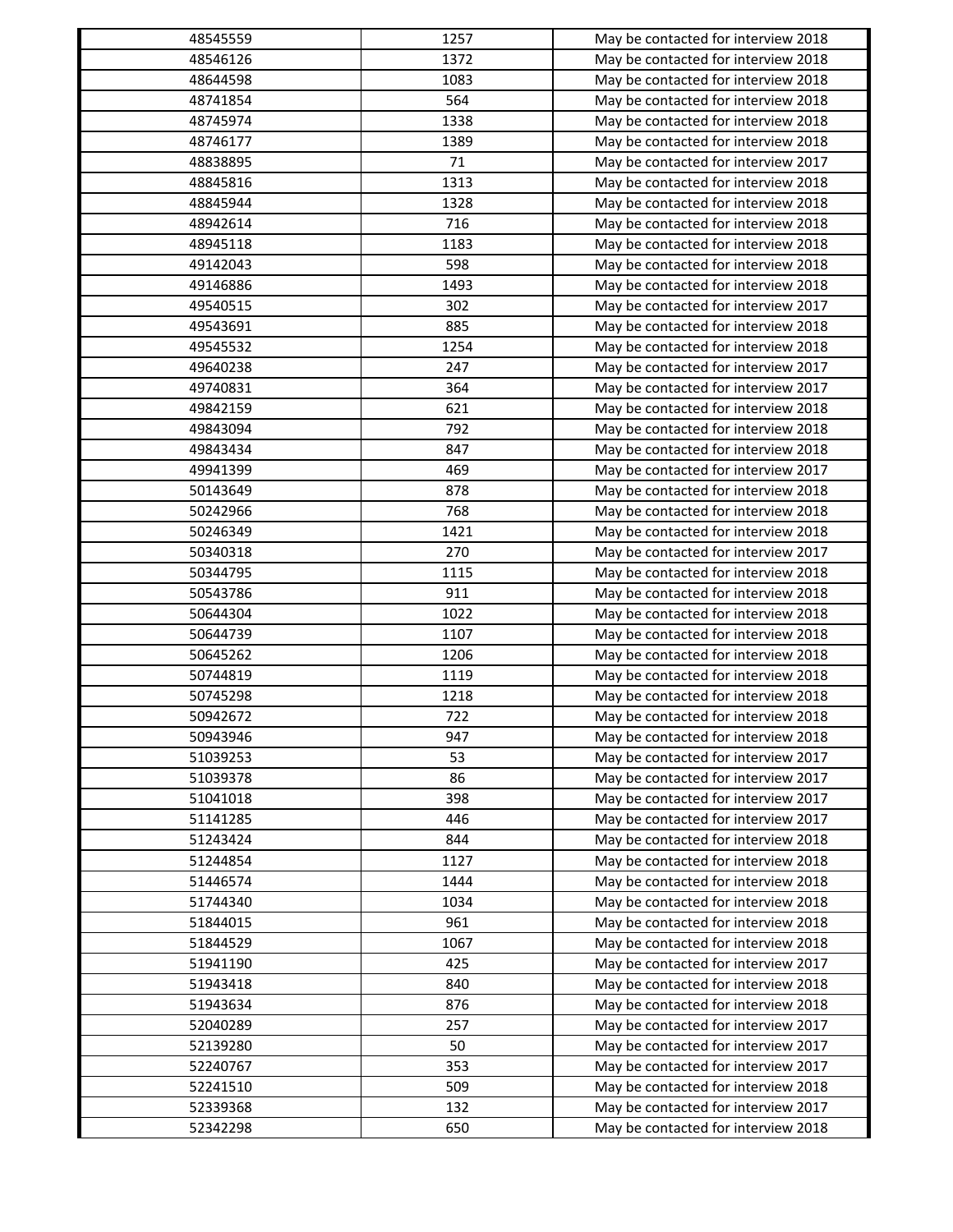| 52345854 | 1311 | May be contacted for interview 2018                                        |
|----------|------|----------------------------------------------------------------------------|
| 52442720 | 726  | May be contacted for interview 2018                                        |
| 52540876 | 380  | May be contacted for interview 2017                                        |
| 52543422 | 843  | May be contacted for interview 2018                                        |
| 52644867 | 1129 | May be contacted for interview 2018                                        |
| 52645286 | 1213 | May be contacted for interview 2018                                        |
| 52744282 | 1019 | May be contacted for interview 2018                                        |
| 53040096 | 1061 | May be contacted for interview 2018                                        |
| 53041225 | 436  | May be contacted for interview 2017                                        |
| 53042165 | 626  | May be contacted for interview 2018                                        |
| 53045907 | 1321 | May be contacted for interview 2018                                        |
| 53139780 | 169  | May be contacted for interview 2017                                        |
| 53141769 | 551  | May be contacted for interview 2018                                        |
| 53145672 | 1277 | May be contacted for interview 2018                                        |
| 53239887 | 176  | May be contacted for interview 2017                                        |
| 53241962 | 587  | May be contacted for interview 2018                                        |
| 53340452 | 282  | May be contacted for interview 2017                                        |
| 53441112 | 410  | May be contacted for interview 2017                                        |
| 53542853 | 748  | May be contacted for interview 2018                                        |
| 53840887 | 368  | May be contacted for interview 2017                                        |
| 54139320 | 70   | May be contacted for interview 2017                                        |
| 54139920 | 188  | May be contacted for interview 2017                                        |
| 54240994 | 389  | May be contacted for interview 2017                                        |
| 54739246 | 98   | May be contacted for interview 2017                                        |
| 54742548 | 693  | May be contacted for interview 2018                                        |
| 54744295 | 1021 | May be contacted for interview 2018                                        |
| 54745670 | 1276 | May be contacted for interview 2018                                        |
| 54844870 | 1132 | May be contacted for interview 2018                                        |
| 55039085 | 34   | May be contacted for interview 2017                                        |
| 55041877 | 566  | May be contacted for interview 2018                                        |
| 55141133 | 505  | May be contacted for interview 2018                                        |
| 55142103 | 1172 |                                                                            |
| 55146430 | 1427 | May be contacted for interview 2018<br>May be contacted for interview 2018 |
|          |      |                                                                            |
| 55341166 | 418  | May be contacted for interview 2017                                        |
| 55346760 | 1472 | May be contacted for interview 2018                                        |
| 55443085 | 789  | May be contacted for interview 2018                                        |
| 55445567 | 1261 | May be contacted for interview 2018                                        |
| 55642419 | 669  | May be contacted for interview 2018                                        |
| 55645251 | 1203 | May be contacted for interview 2018                                        |
| 55743820 | 917  | May be contacted for interview 2018                                        |
| 55839686 | 136  | May be contacted for interview 2017                                        |
| 55846477 | 1431 | May be contacted for interview 2018                                        |
| 55939375 | 116  | May be contacted for interview 2017                                        |
| 55941532 | 508  | May be contacted for interview 2018                                        |
| 55943749 | 896  | May be contacted for interview 2018                                        |
| 55944511 | 1062 | May be contacted for interview 2018                                        |
| 56043537 | 867  | May be contacted for interview 2018                                        |
| 56146394 | 1419 | May be contacted for interview 2018                                        |
| 56241421 | 472  | May be contacted for interview 2017                                        |
| 56242134 | 617  | May be contacted for interview 2018                                        |
| 56340824 | 362  | May be contacted for interview 2017                                        |
| 56342676 | 721  | May be contacted for interview 2018                                        |
| 56439450 | 107  | May be contacted for interview 2017                                        |
| 56443759 | 904  | May be contacted for interview 2018                                        |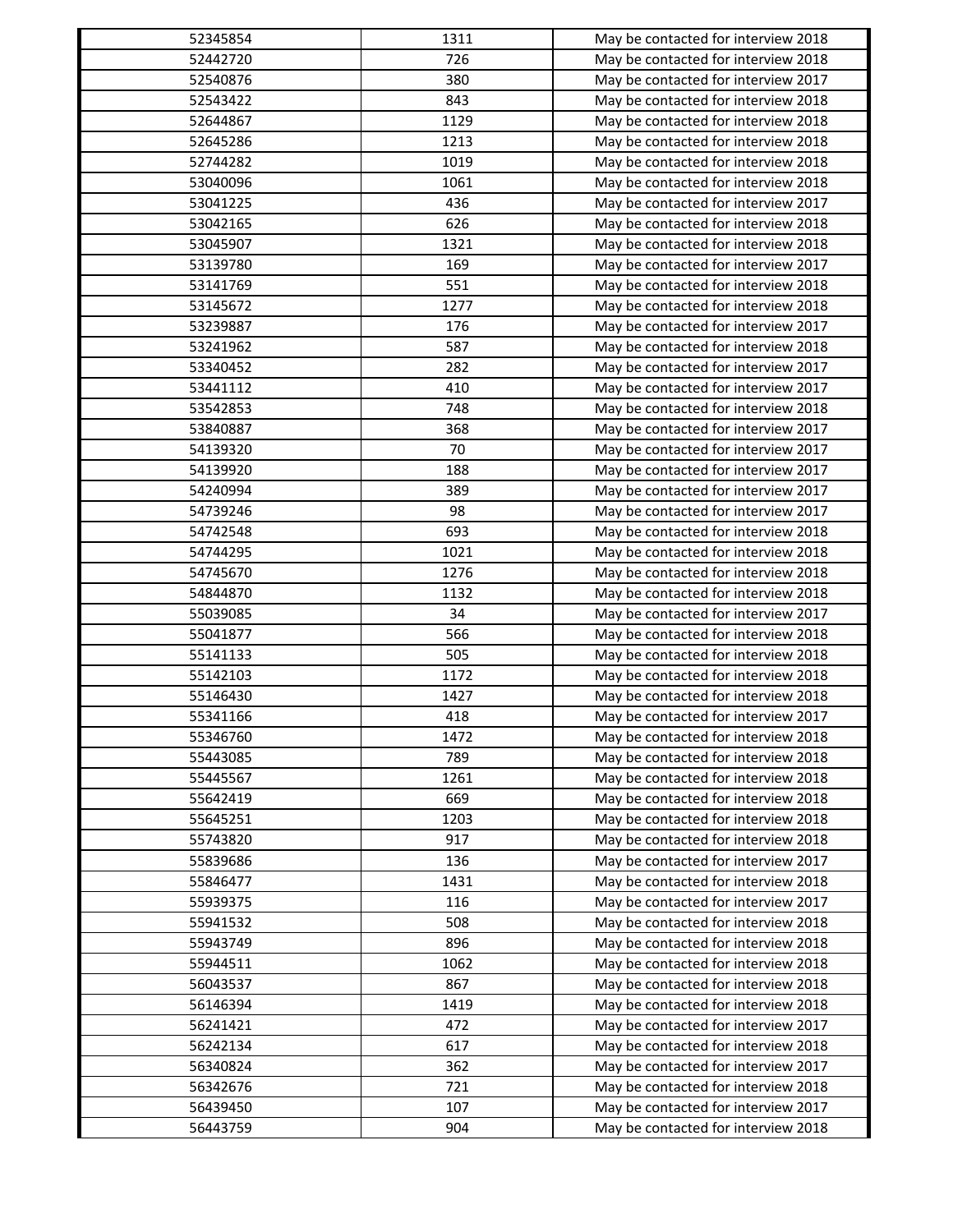| 56539612 | 139  | May be contacted for interview 2017 |
|----------|------|-------------------------------------|
| 56540066 | 223  | May be contacted for interview 2017 |
| 56743768 | 906  | May be contacted for interview 2018 |
| 56745164 | 1192 | May be contacted for interview 2018 |
| 56840291 | 254  | May be contacted for interview 2017 |
| 56842816 | 743  | May be contacted for interview 2018 |
| 56939110 | 55   | May be contacted for interview 2017 |
| 56939645 | 128  | May be contacted for interview 2017 |
| 56945697 | 1284 | May be contacted for interview 2018 |
| 57041392 | 471  | May be contacted for interview 2017 |
| 57141862 | 646  | May be contacted for interview 2018 |
| 57240507 | 305  | May be contacted for interview 2017 |
| 57245795 | 1300 | May be contacted for interview 2018 |
| 57340013 | 211  | May be contacted for interview 2017 |
| 57346410 | 1425 | May be contacted for interview 2018 |
| 57645845 | 1310 | May be contacted for interview 2018 |
| 57741581 | 634  | May be contacted for interview 2018 |
| 57743242 | 820  | May be contacted for interview 2018 |
| 57746784 | 1474 | May be contacted for interview 2018 |
| 57839051 | 47   | May be contacted for interview 2017 |
| 57843512 | 988  | May be contacted for interview 2018 |
| 57939932 | 205  | May be contacted for interview 2017 |
| 57943833 | 956  | May be contacted for interview 2018 |
| 58144552 | 1074 | May be contacted for interview 2018 |
| 58239988 | 206  | May be contacted for interview 2017 |
| 58242144 | 623  | May be contacted for interview 2018 |
| 58243128 | 799  | May be contacted for interview 2018 |
| 58244876 | 1130 | May be contacted for interview 2018 |
| 58339264 | 63   | May be contacted for interview 2017 |
| 58439004 | 39   | May be contacted for interview 2017 |
| 58440623 | 697  | May be contacted for interview 2018 |
| 58446368 | 1415 | May be contacted for interview 2018 |
| 58644224 | 1008 | May be contacted for interview 2018 |
| 58742904 | 757  | May be contacted for interview 2018 |
| 58846200 | 1385 | May be contacted for interview 2018 |
|          |      |                                     |
| 58939430 | 131  | May be contacted for interview 2017 |
| 58943345 | 833  | May be contacted for interview 2018 |
| 59138885 | 489  | May be contacted for interview 2017 |
| 59143916 | 944  | May be contacted for interview 2018 |
| 59145781 | 1297 | May be contacted for interview 2018 |
| 59240823 | 361  | May be contacted for interview 2017 |
| 59244619 | 1086 | May be contacted for interview 2018 |
| 59245551 | 1255 | May be contacted for interview 2018 |
| 59246297 | 1405 | May be contacted for interview 2018 |
| 59339116 | 80   | May be contacted for interview 2017 |
| 59340210 | 244  | May be contacted for interview 2017 |
| 59344705 | 1103 | May be contacted for interview 2018 |
| 59439064 | 23   | May be contacted for interview 2017 |
| 59439963 | 194  | May be contacted for interview 2017 |
| 59441956 | 589  | May be contacted for interview 2018 |
| 59443536 | 868  | May be contacted for interview 2018 |
| 59445931 | 1332 | May be contacted for interview 2018 |
| 59539074 | 27   | May be contacted for interview 2017 |
| 59539247 | 73   | May be contacted for interview 2017 |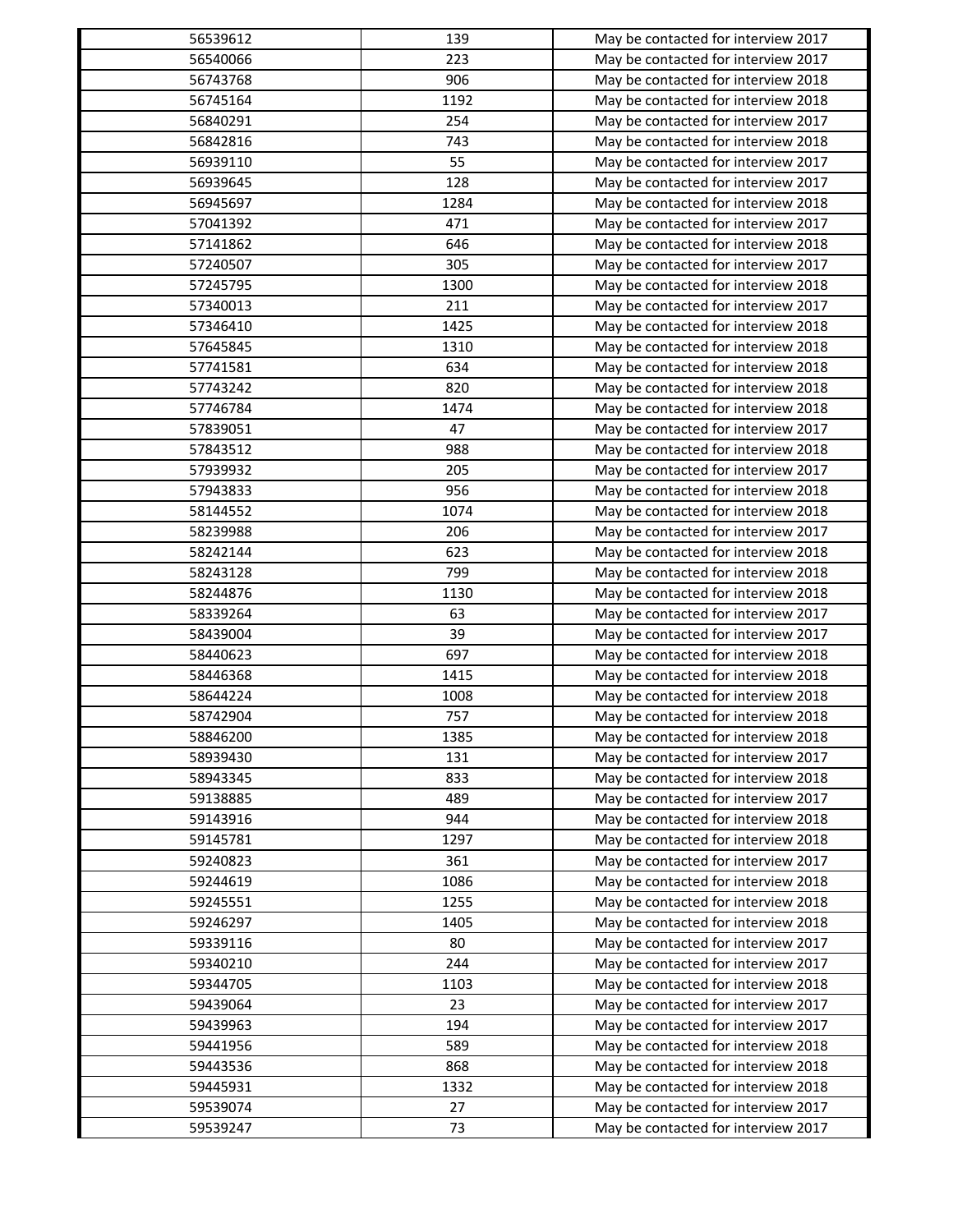| 59540506             | 298            | May be contacted for interview 2017                                        |
|----------------------|----------------|----------------------------------------------------------------------------|
| 59545032             | 1166           | May be contacted for interview 2018                                        |
| 59545744             | 1292           | May be contacted for interview 2018                                        |
| 59546492             | 1433           | May be contacted for interview 2018                                        |
| 59739057             | 62             | May be contacted for interview 2017                                        |
| 59746672             | 1462           | May be contacted for interview 2018                                        |
| 59746833             | 1484           | May be contacted for interview 2018                                        |
| 59843230             | 817            | May be contacted for interview 2018                                        |
| 59940002             | 209            | May be contacted for interview 2017                                        |
| 59944457             | 1045           | May be contacted for interview 2018                                        |
| 60046735             | 1468           | May be contacted for interview 2018                                        |
| 60239009             | 113            | May be contacted for interview 2017                                        |
| 60242228             | 639            | May be contacted for interview 2018                                        |
| 60246264             | 1403           | May be contacted for interview 2018                                        |
| 60343899             | 934            | May be contacted for interview 2018                                        |
| 60344111             | 982            | May be contacted for interview 2018                                        |
| 60439485             | 115            | May be contacted for interview 2017                                        |
| 60539956             | 193            | May be contacted for interview 2017                                        |
| 60545236             | 1200           | May be contacted for interview 2018                                        |
| 60642382             | 661            | May be contacted for interview 2018                                        |
| 60642538             | 696            | May be contacted for interview 2018                                        |
| 60645792             | 1301           | May be contacted for interview 2018                                        |
| 60741321             | 456            | May be contacted for interview 2017                                        |
| 60741835             | 557            | May be contacted for interview 2018                                        |
| 60841187             | 433            | May be contacted for interview 2017                                        |
| 60845108             | 1181           | May be contacted for interview 2018                                        |
| 60940285             | 259            | May be contacted for interview 2017                                        |
| 60943689             | 927            | May be contacted for interview 2018                                        |
| 61043334             | 827            | May be contacted for interview 2018                                        |
| 61045901             | 1319           | May be contacted for interview 2018                                        |
| 61138975             | $\overline{7}$ | May be contacted for interview 2017                                        |
| 61139527             | 114            | May be contacted for interview 2017                                        |
| 61141678             | 528            | May be contacted for interview 2018                                        |
| 61146571             | 1465           | May be contacted for interview 2018                                        |
| 61342385             | 664            | May be contacted for interview 2018                                        |
| 61445875             | 1312           | May be contacted for interview 2018                                        |
| 61541898             | 576            | May be contacted for interview 2018                                        |
| 61643843             | 921            | May be contacted for interview 2018                                        |
| 61645893             | 1315           | May be contacted for interview 2018                                        |
| 61646938             | 1500           | May be contacted for interview 2018                                        |
| 61740712             | 349            | May be contacted for interview 2017                                        |
| 61743798             | 918            | May be contacted for interview 2018                                        |
| 61746216             | 1388           | May be contacted for interview 2018                                        |
| 62041503             | 494            | May be contacted for interview 2017                                        |
|                      |                |                                                                            |
| 62044583<br>62139631 | 1080<br>151    | May be contacted for interview 2018<br>May be contacted for interview 2017 |
| 62139990             | 201            | May be contacted for interview 2017                                        |
|                      |                | May be contacted for interview 2017                                        |
| 62239094<br>62243919 | 26<br>946      | May be contacted for interview 2018                                        |
|                      |                |                                                                            |
| 62246702             | 1466           | May be contacted for interview 2018                                        |
| 62440042<br>62542608 | 217<br>977     | May be contacted for interview 2017                                        |
|                      |                | May be contacted for interview 2018                                        |
| 62845716             | 1288           | May be contacted for interview 2018                                        |
| 62939169             | 105            | May be contacted for interview 2017                                        |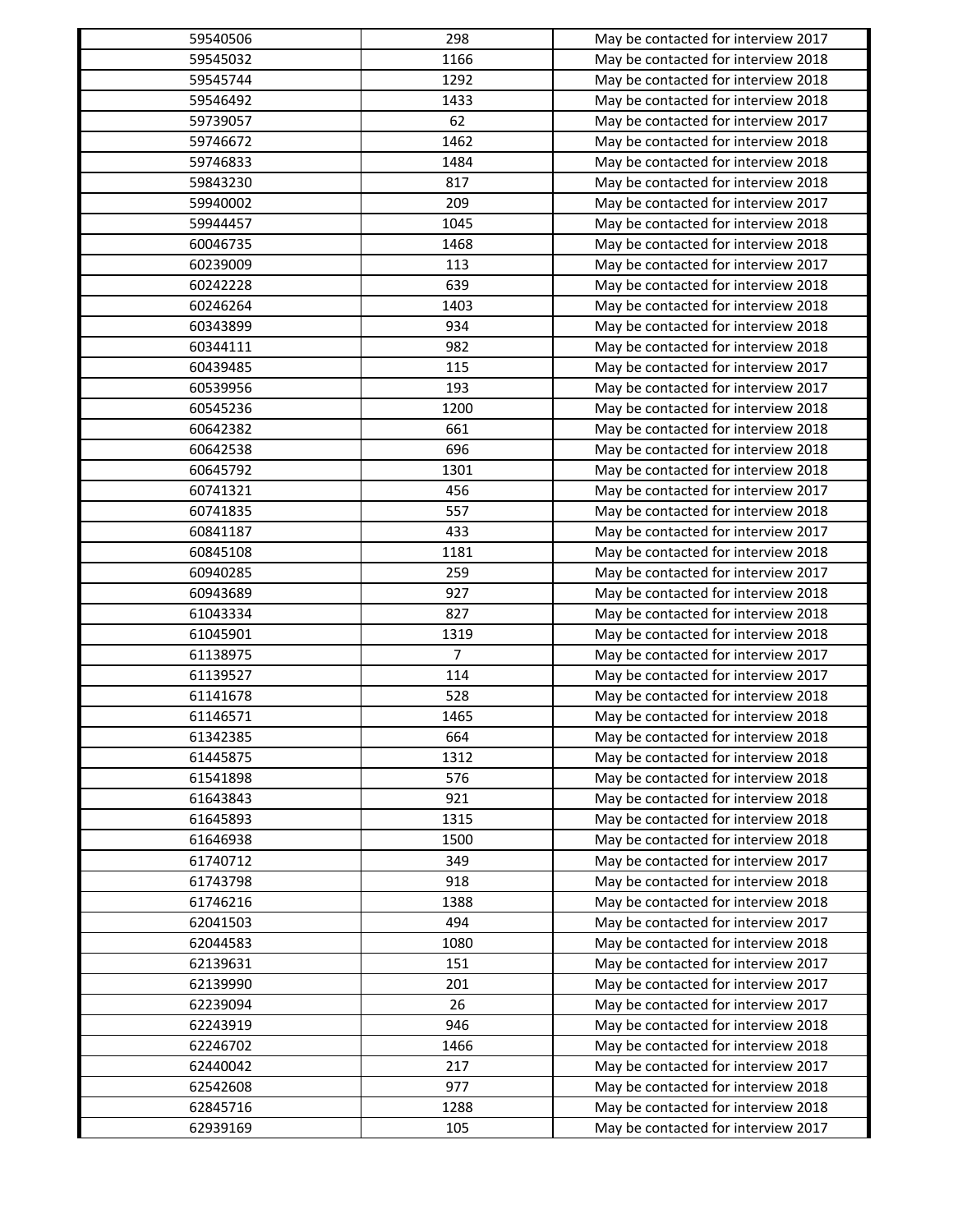| 62945340 | 1225        | May be contacted for interview 2018                                        |
|----------|-------------|----------------------------------------------------------------------------|
| 63043682 | 888         | May be contacted for interview 2018                                        |
| 63045469 | 1400        | May be contacted for interview 2018                                        |
| 63146612 | 1449        | May be contacted for interview 2018                                        |
| 63342032 | 593         | May be contacted for interview 2018                                        |
| 63345476 | 1245        | May be contacted for interview 2018                                        |
| 63345630 | 1274        | May be contacted for interview 2018                                        |
| 63345938 | 1326        | May be contacted for interview 2018                                        |
| 63440881 | 371         | May be contacted for interview 2017                                        |
| 63545517 | 1252        | May be contacted for interview 2018                                        |
| 63643756 | 902         | May be contacted for interview 2018                                        |
| 63740170 | 239         | May be contacted for interview 2017                                        |
| 63742950 | 766         | May be contacted for interview 2018                                        |
| 63743023 | 778         | May be contacted for interview 2018                                        |
| 63744530 | 1066        | May be contacted for interview 2018                                        |
| 63844463 | 1044        | May be contacted for interview 2018                                        |
| 63939904 | 178         | May be contacted for interview 2017                                        |
| 64040789 | 357         | May be contacted for interview 2017                                        |
| 64142152 | 619         | May be contacted for interview 2018                                        |
| 64143926 | 945         | May be contacted for interview 2018                                        |
| 64242392 | 662         | May be contacted for interview 2018                                        |
| 64243293 | 831         | May be contacted for interview 2018                                        |
| 64344554 | 1075        | May be contacted for interview 2018                                        |
| 64439998 | 208         | May be contacted for interview 2017                                        |
| 64440914 | 376         | May be contacted for interview 2017                                        |
| 64441237 | 444         | May be contacted for interview 2017                                        |
| 64538927 | 25          | May be contacted for interview 2017                                        |
| 64546390 | 1417        | May be contacted for interview 2018                                        |
| 64639249 | 58          | May be contacted for interview 2017                                        |
| 64640620 | 320         | May be contacted for interview 2017                                        |
| 64742122 | 615         | May be contacted for interview 2018                                        |
| 64744937 | 1144        | May be contacted for interview 2018                                        |
| 64842050 | 600         | May be contacted for interview 2018                                        |
| 64843808 | 919         | May be contacted for interview 2018                                        |
| 64845473 | 1244        | May be contacted for interview 2018                                        |
| 64941059 | 399         | May be contacted for interview 2017                                        |
| 65039898 | 177         |                                                                            |
| 65042369 | 667         | May be contacted for interview 2017<br>May be contacted for interview 2018 |
| 65143744 |             |                                                                            |
| 65243156 | 897         | May be contacted for interview 2018                                        |
|          | 803         | May be contacted for interview 2018                                        |
| 65243938 | 948<br>1011 | May be contacted for interview 2018                                        |
| 65244235 |             | May be contacted for interview 2018                                        |
| 65539233 | 602         | May be contacted for interview 2018                                        |
| 65639377 | 89          | May be contacted for interview 2017                                        |
| 65641064 | 402         | May be contacted for interview 2017                                        |
| 65641915 | 578         | May be contacted for interview 2018                                        |
| 65842689 | 723         | May be contacted for interview 2018                                        |
| 65845878 | 1314        | May be contacted for interview 2018                                        |
| 65846181 | 1382        | May be contacted for interview 2018                                        |
| 65943608 | 873         | May be contacted for interview 2018                                        |
| 66142146 | 620         | May be contacted for interview 2018                                        |
| 66142634 | 714         | May be contacted for interview 2018                                        |
| 66142746 | 735         | May be contacted for interview 2018                                        |
| 66241055 | 400         | May be contacted for interview 2017                                        |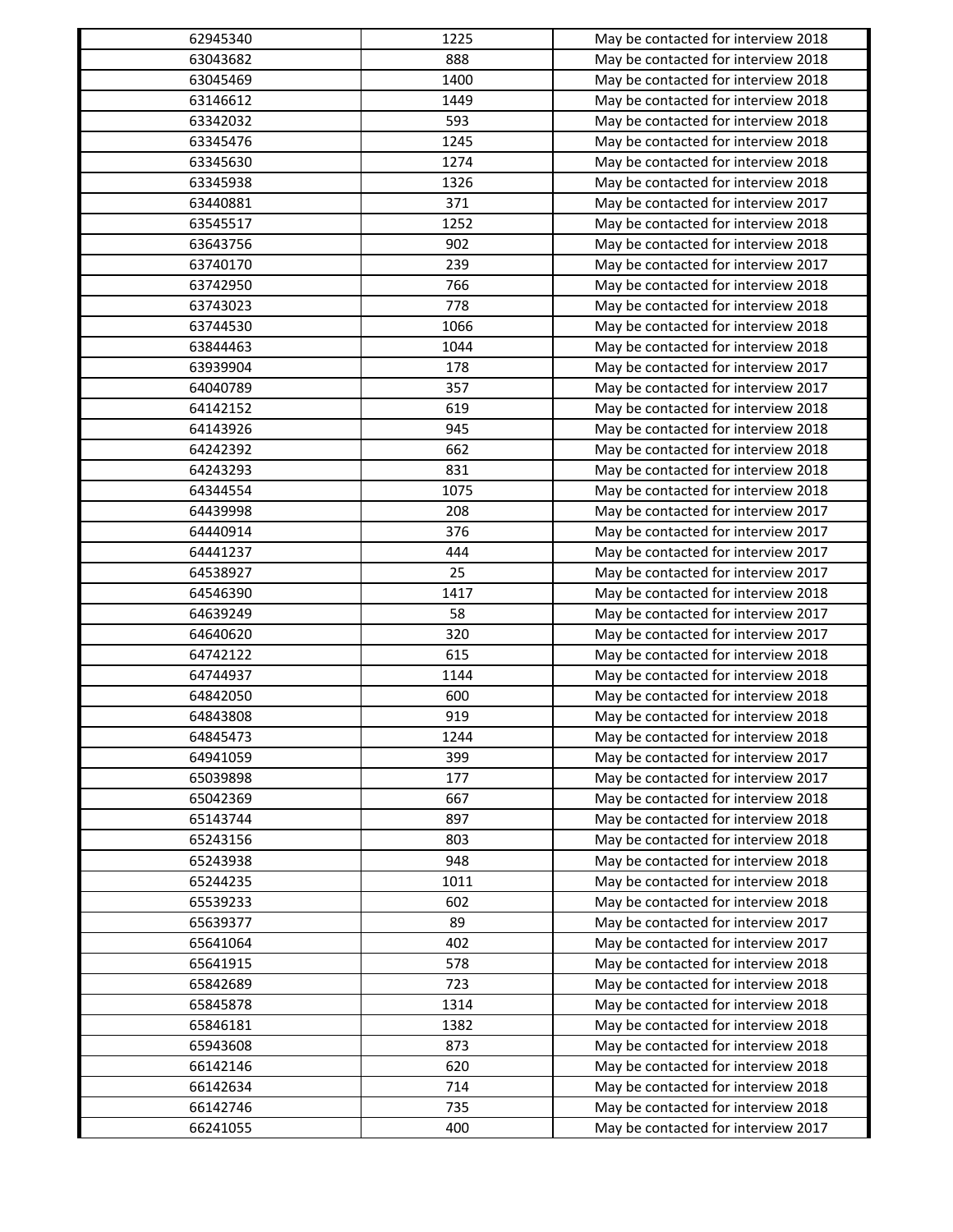| 66246083 | 1360 | May be contacted for interview 2018 |
|----------|------|-------------------------------------|
| 66339367 | 108  | May be contacted for interview 2017 |
| 66539677 | 148  | May be contacted for interview 2017 |
| 66743123 | 795  | May be contacted for interview 2018 |
| 66743685 | 884  | May be contacted for interview 2018 |
| 66942186 | 631  | May be contacted for interview 2018 |
| 67141825 | 560  | May be contacted for interview 2018 |
| 67339323 | 94   | May be contacted for interview 2017 |
| 67344483 | 1051 | May be contacted for interview 2018 |
| 67439772 | 154  | May be contacted for interview 2017 |
| 67441544 | 507  | May be contacted for interview 2018 |
| 67443492 | 854  | May be contacted for interview 2018 |
| 67444424 | 1040 | May be contacted for interview 2018 |
| 67541178 | 479  | May be contacted for interview 2017 |
| 67541658 | 535  | May be contacted for interview 2018 |
| 67544192 | 998  | May be contacted for interview 2018 |
| 67645947 | 1331 | May be contacted for interview 2018 |
| 67744544 | 1072 | May be contacted for interview 2018 |
| 67844517 | 1063 | May be contacted for interview 2018 |
| 67944011 | 963  | May be contacted for interview 2018 |
| 68039255 | 69   | May be contacted for interview 2017 |
| 68041407 | 474  | May be contacted for interview 2017 |
| 68044182 | 994  | May be contacted for interview 2018 |
| 68045986 | 1339 | May be contacted for interview 2018 |
| 68140265 | 252  | May be contacted for interview 2017 |
| 68141154 | 417  | May be contacted for interview 2017 |
| 68145037 | 1167 | May be contacted for interview 2018 |
| 68245774 | 1296 | May be contacted for interview 2018 |
| 68246634 | 1451 | May be contacted for interview 2018 |
| 68439954 | 196  | May be contacted for interview 2017 |
| 68442599 | 704  | May be contacted for interview 2018 |
| 68445162 | 1191 | May be contacted for interview 2018 |
| 68545628 | 1264 | May be contacted for interview 2018 |
| 68642064 | 606  | May be contacted for interview 2018 |
| 68739783 | 165  | May be contacted for interview 2017 |
| 68741317 | 453  | May be contacted for interview 2017 |
| 68841038 | 395  | May be contacted for interview 2017 |
| 68946364 | 1414 | May be contacted for interview 2018 |
| 69139214 | 56   | May be contacted for interview 2017 |
| 69140545 | 301  | May be contacted for interview 2017 |
| 69238948 | 84   | May be contacted for interview 2017 |
| 69440683 | 338  | May be contacted for interview 2017 |
| 69443683 | 882  | May be contacted for interview 2018 |
| 69445336 | 1223 | May be contacted for interview 2018 |
| 69541702 | 536  | May be contacted for interview 2018 |
| 69643355 | 871  | May be contacted for interview 2018 |
| 69740374 | 273  | May be contacted for interview 2017 |
| 69839629 | 138  | May be contacted for interview 2017 |
| 69845647 | 1270 | May be contacted for interview 2018 |
| 69944407 | 1035 |                                     |
| 69946101 | 1365 | May be contacted for interview 2018 |
| 70343515 | 860  | May be contacted for interview 2018 |
|          |      | May be contacted for interview 2018 |
| 70343729 | 898  | May be contacted for interview 2018 |
| 70438994 | 20   | May be contacted for interview 2017 |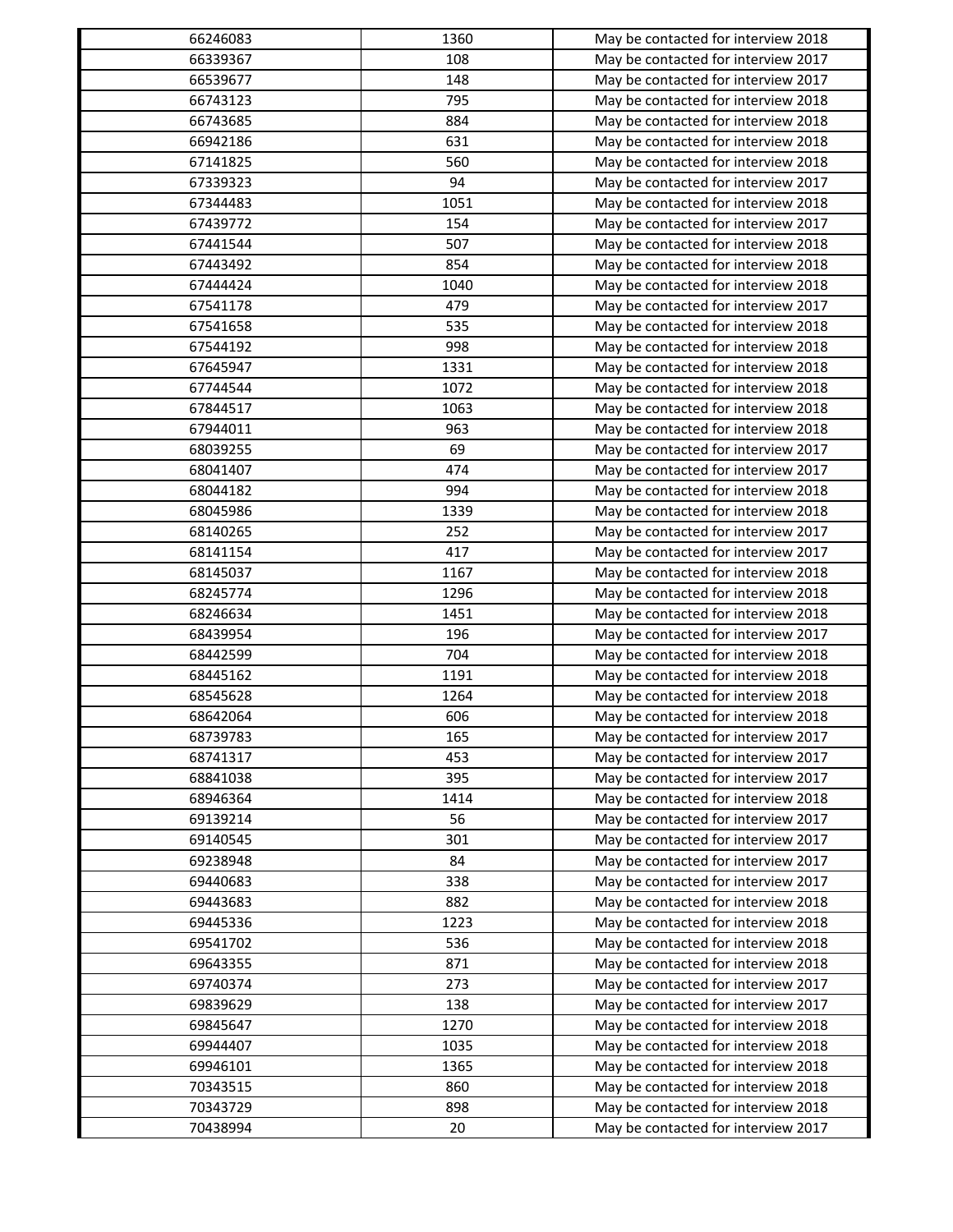| 70442274 | 720         | May be contacted for interview 2018                                        |
|----------|-------------|----------------------------------------------------------------------------|
| 70446195 | 1383        | May be contacted for interview 2018                                        |
| 70541932 | 580         | May be contacted for interview 2018                                        |
| 70738942 | 57          | May be contacted for interview 2017                                        |
| 70744926 | 1142        | May be contacted for interview 2018                                        |
| 70944501 | 1059        | May be contacted for interview 2018                                        |
| 71041705 | 543         | May be contacted for interview 2018                                        |
| 71045712 | 1287        | May be contacted for interview 2018                                        |
| 71144464 | 1046        | May be contacted for interview 2018                                        |
| 71339655 | 313         | May be contacted for interview 2017                                        |
| 71345269 | 1208        | May be contacted for interview 2018                                        |
| 71346239 | 1399        | May be contacted for interview 2018                                        |
| 71439737 | 147         | May be contacted for interview 2017                                        |
| 71540457 | 286         | May be contacted for interview 2017                                        |
| 71646441 | 1428        | May be contacted for interview 2018                                        |
| 71646593 | 1447        | May be contacted for interview 2018                                        |
| 71738872 | 16          | May be contacted for interview 2017                                        |
| 71739922 | 181         | May be contacted for interview 2017                                        |
| 71744916 | 1138        | May be contacted for interview 2018                                        |
| 71846747 | 1471        | May be contacted for interview 2018                                        |
| 71945223 | 1199        | May be contacted for interview 2018                                        |
| 72039059 | 38          | May be contacted for interview 2017                                        |
| 72040450 | 284         | May be contacted for interview 2017                                        |
| 72142532 | 689         | May be contacted for interview 2018                                        |
| 72240466 | 285         | May be contacted for interview 2017                                        |
| 72240578 | 311         | May be contacted for interview 2017                                        |
| 72242627 | 845         |                                                                            |
| 72343142 | 804         | May be contacted for interview 2018<br>May be contacted for interview 2018 |
| 72442825 | 744         |                                                                            |
|          |             | May be contacted for interview 2018                                        |
| 72446028 | 1347<br>352 | May be contacted for interview 2018<br>May be contacted for interview 2017 |
| 72540790 |             |                                                                            |
| 72543959 | 1023        | May be contacted for interview 2018                                        |
| 72643921 | 942         | May be contacted for interview 2018                                        |
| 72741659 | 527         | May be contacted for interview 2018                                        |
| 72844137 | 987         | May be contacted for interview 2018                                        |
| 72846205 | 1391        | May be contacted for interview 2018                                        |
| 72941134 | 415         | May be contacted for interview 2017                                        |
| 72941810 | 555         | May be contacted for interview 2018                                        |
| 72945810 | 1304        | May be contacted for interview 2018                                        |
| 73040760 | 346         | May be contacted for interview 2017                                        |
| 73142047 | 601         | May be contacted for interview 2018                                        |
| 73142912 | 761         | May be contacted for interview 2018                                        |
| 73144341 | 1029        | May be contacted for interview 2018                                        |
| 73242100 | 611         | May be contacted for interview 2018                                        |
| 73245158 | 1190        | May be contacted for interview 2018                                        |
| 73540025 | 214         | May be contacted for interview 2017                                        |
| 73541427 | 477         | May be contacted for interview 2017                                        |
| 73541499 | 498         | May be contacted for interview 2017                                        |
| 73639476 | 106         | May be contacted for interview 2017                                        |
| 73645345 | 1227        | May be contacted for interview 2018                                        |
| 73645690 | 1282        | May be contacted for interview 2018                                        |
| 73740092 | 229         | May be contacted for interview 2017                                        |
| 73741376 | 467         | May be contacted for interview 2017                                        |
| 73845092 | 1179        | May be contacted for interview 2018                                        |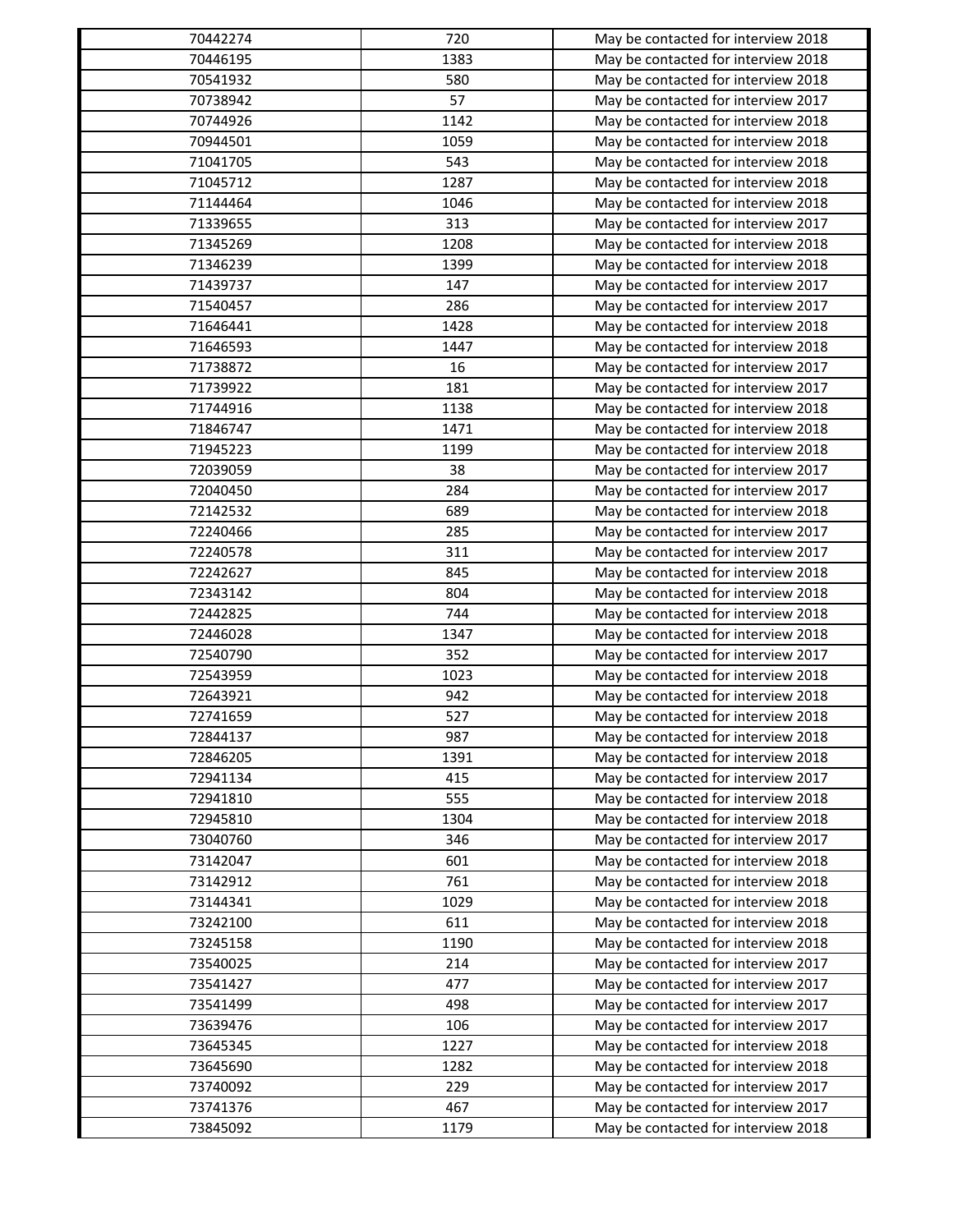| 73846587 | 1446       | May be contacted for interview 2018                                        |
|----------|------------|----------------------------------------------------------------------------|
| 74042583 | 701        | May be contacted for interview 2018                                        |
| 74043973 | 958        | May be contacted for interview 2018                                        |
| 74139444 | 109        | May be contacted for interview 2017                                        |
| 74140728 | 379        | May be contacted for interview 2017                                        |
| 74144888 | 1134       | May be contacted for interview 2018                                        |
| 74146616 | 1450       | May be contacted for interview 2018                                        |
| 74445579 | 1259       | May be contacted for interview 2018                                        |
| 74542016 | 599        | May be contacted for interview 2018                                        |
| 74544488 | 1052       | May be contacted for interview 2018                                        |
| 74546675 | 1463       | May be contacted for interview 2018                                        |
| 74644914 | 1141       | May be contacted for interview 2018                                        |
| 74744017 | 964        | May be contacted for interview 2018                                        |
| 74844662 | 1094       | May be contacted for interview 2018                                        |
| 74939062 | 212        | May be contacted for interview 2017                                        |
| 74941454 | 502        | May be contacted for interview 2018                                        |
| 74943352 | 832        | May be contacted for interview 2018                                        |
| 74945027 | 1242       | May be contacted for interview 2018                                        |
| 75041084 | 407        | May be contacted for interview 2017                                        |
| 75046638 | 1454       | May be contacted for interview 2018                                        |
| 75139979 | 200        | May be contacted for interview 2017                                        |
| 75146099 | 1363       | May be contacted for interview 2018                                        |
| 75240629 | 323        | May be contacted for interview 2017                                        |
| 75241431 | 480        | May be contacted for interview 2017                                        |
| 75245459 | 1241       | May be contacted for interview 2018                                        |
| 75340576 | 316        | May be contacted for interview 2017                                        |
| 75341881 | 585        | May be contacted for interview 2018                                        |
| 75342895 | 755        | May be contacted for interview 2018                                        |
| 75344198 | 1000       | May be contacted for interview 2018                                        |
| 75444061 | 973        | May be contacted for interview 2018                                        |
| 75538881 | 29         | May be contacted for interview 2017                                        |
| 75539010 | 15         | May be contacted for interview 2017                                        |
| 75640397 | 295        | May be contacted for interview 2017                                        |
| 75742442 | 676        | May be contacted for interview 2018                                        |
| 75742527 | 692        | May be contacted for interview 2018                                        |
| 75840930 | 377        | May be contacted for interview 2017                                        |
| 75844078 | 976        | May be contacted for interview 2018                                        |
| 75939361 | 74         | May be contacted for interview 2017                                        |
| 76042768 | 738        | May be contacted for interview 2018                                        |
| 76143433 | 851        | May be contacted for interview 2018                                        |
| 76146252 | 1401       | May be contacted for interview 2018                                        |
| 76241208 | 426        |                                                                            |
|          |            | May be contacted for interview 2017                                        |
| 76540905 | 373<br>700 | May be contacted for interview 2017<br>May be contacted for interview 2018 |
| 76542355 |            |                                                                            |
| 76544533 | 1068       | May be contacted for interview 2018                                        |
| 76639040 | 81         | May be contacted for interview 2017                                        |
| 76745510 | 1249       | May be contacted for interview 2018                                        |
| 76746635 | 1453       | May be contacted for interview 2018                                        |
| 76943484 | 962        | May be contacted for interview 2018                                        |
| 77044234 | 1010       | May be contacted for interview 2018                                        |
| 77044713 | 1101       | May be contacted for interview 2018                                        |
| 77045925 | 1324       | May be contacted for interview 2018                                        |
| 77141727 | 538        | May be contacted for interview 2018                                        |
| 77240907 | 375        | May be contacted for interview 2017                                        |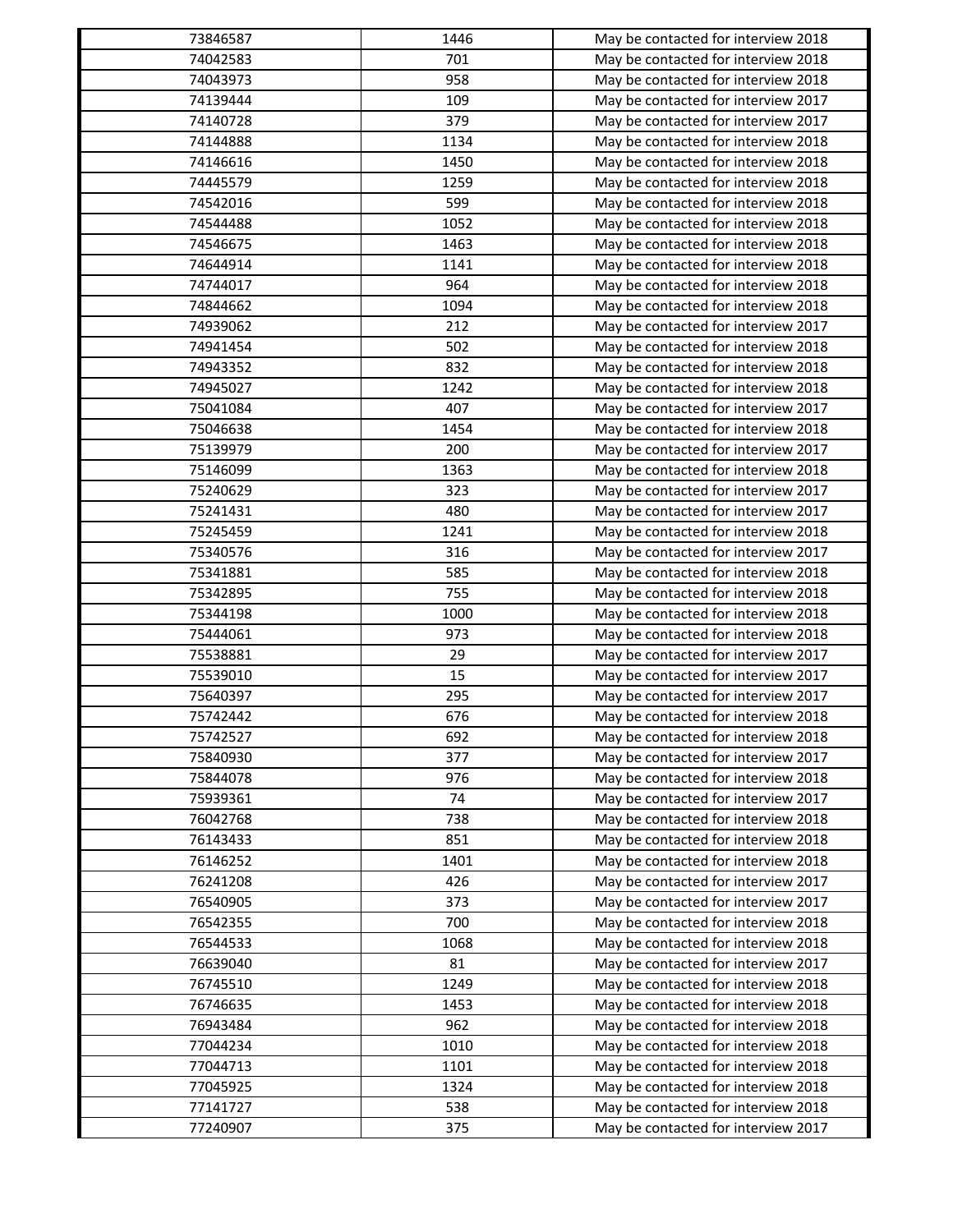| 77546797 | 1479 | May be contacted for interview 2018 |
|----------|------|-------------------------------------|
| 77639076 | 30   | May be contacted for interview 2017 |
| 77641269 | 445  | May be contacted for interview 2017 |
| 77643815 | 916  | May be contacted for interview 2018 |
| 77746538 | 1440 | May be contacted for interview 2018 |
| 77841607 | 515  | May be contacted for interview 2018 |
| 77940133 | 231  | May be contacted for interview 2017 |
| 77942011 | 1231 | May be contacted for interview 2018 |
| 78144780 | 1113 | May be contacted for interview 2018 |
| 78146402 | 1422 | May be contacted for interview 2018 |
| 78341346 | 464  | May be contacted for interview 2017 |
| 78341471 | 495  | May be contacted for interview 2017 |
| 78345904 | 1322 | May be contacted for interview 2018 |
| 78545595 | 1260 | May be contacted for interview 2018 |
| 78640701 | 336  | May be contacted for interview 2017 |
| 78740337 | 268  | May be contacted for interview 2017 |
| 78741296 | 455  | May be contacted for interview 2017 |
| 78741361 | 463  | May be contacted for interview 2017 |
| 78839371 | 100  | May be contacted for interview 2017 |
| 78841135 | 711  | May be contacted for interview 2018 |
| 79043117 | 794  | May be contacted for interview 2018 |
| 79141717 | 542  | May be contacted for interview 2018 |
| 79144625 | 1088 | May be contacted for interview 2018 |
| 79243740 | 894  |                                     |
| 79339807 | 161  | May be contacted for interview 2018 |
|          |      | May be contacted for interview 2017 |
| 79341181 | 429  | May be contacted for interview 2017 |
| 79341311 | 457  | May be contacted for interview 2017 |
| 79341425 | 487  | May be contacted for interview 2017 |
| 79343873 | 928  | May be contacted for interview 2018 |
| 79439982 | 199  | May be contacted for interview 2017 |
| 79440681 | 335  | May be contacted for interview 2017 |
| 79443181 | 810  | May be contacted for interview 2018 |
| 79444547 | 1073 | May be contacted for interview 2018 |
| 79445424 | 1237 | May be contacted for interview 2018 |
| 79539182 | 67   | May be contacted for interview 2017 |
| 79543522 | 862  | May be contacted for interview 2018 |
| 79545603 | 1263 | May be contacted for interview 2018 |
| 79643288 | 824  | May be contacted for interview 2018 |
| 79744441 | 1108 | May be contacted for interview 2018 |
| 80042872 | 760  | May be contacted for interview 2018 |
| 80044110 | 983  | May be contacted for interview 2018 |
| 80241452 | 493  | May be contacted for interview 2017 |
| 80242806 | 745  | May be contacted for interview 2018 |
| 80344306 | 1025 | May be contacted for interview 2018 |
| 80345015 | 1164 | May be contacted for interview 2018 |
| 80440345 | 264  | May be contacted for interview 2017 |
| 80445090 | 1177 | May be contacted for interview 2018 |
| 80446490 | 1432 | May be contacted for interview 2018 |
| 80541322 | 450  | May be contacted for interview 2017 |
| 80640699 | 334  | May be contacted for interview 2017 |
| 80644256 | 1014 | May be contacted for interview 2018 |
| 80645054 | 1171 | May be contacted for interview 2018 |
| 80741706 | 534  | May be contacted for interview 2018 |
| 80743169 | 808  | May be contacted for interview 2018 |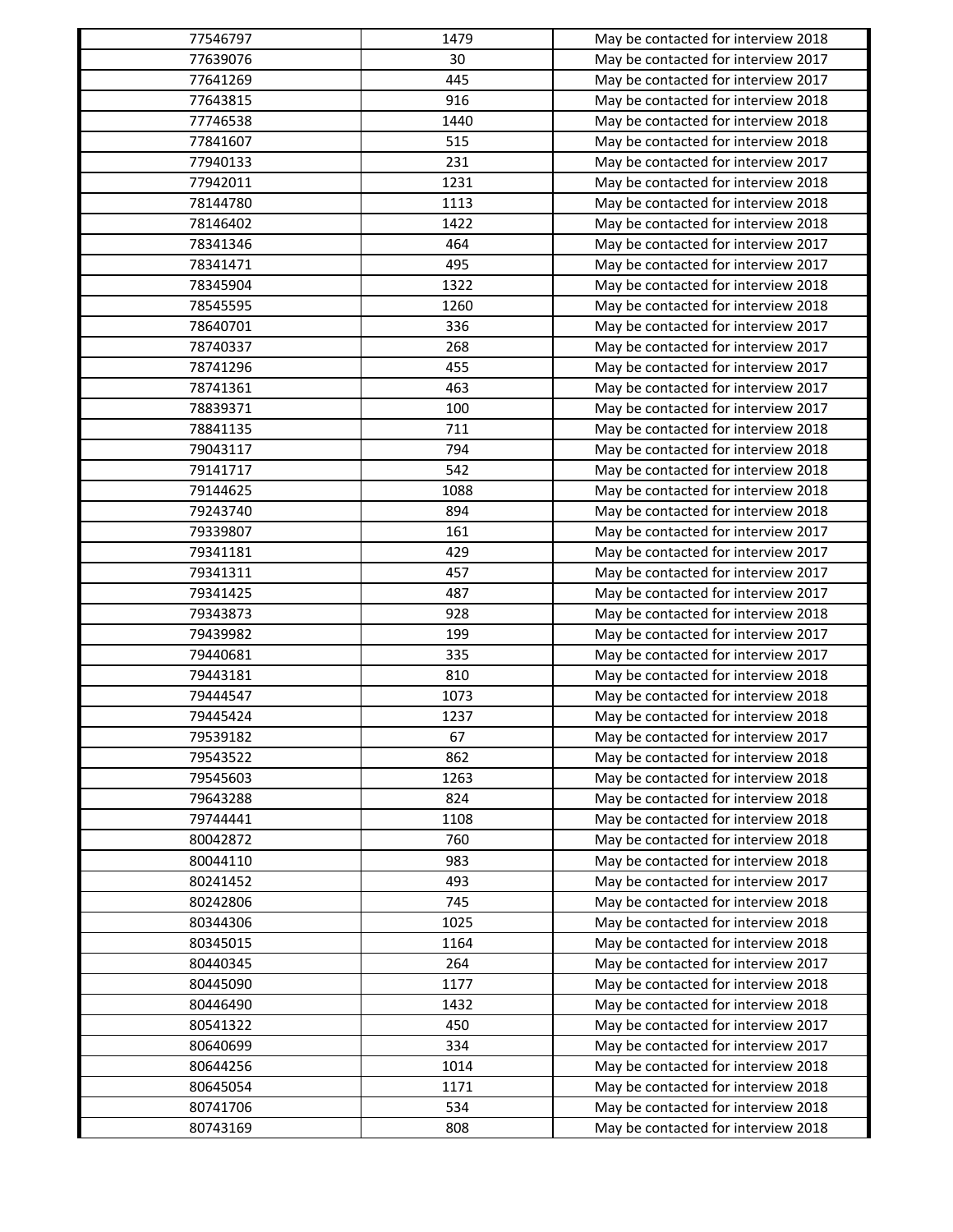| 80838947             | 8            | May be contacted for interview 2017 |
|----------------------|--------------|-------------------------------------|
| 80839423             | 104          | May be contacted for interview 2017 |
| 80841905             | 574          | May be contacted for interview 2018 |
| 80843917             | 941          | May be contacted for interview 2018 |
| 80845992             | 1340         | May be contacted for interview 2018 |
| 81040061             | 225          | May be contacted for interview 2017 |
| 81145956             | 1336         | May be contacted for interview 2018 |
| 81246404             | 1423         | May be contacted for interview 2018 |
| 81340706             | 337          | May be contacted for interview 2017 |
| 81344588             | 1081         | May be contacted for interview 2018 |
| 81344667             | 1097         | May be contacted for interview 2018 |
| 81441196             | 483          | May be contacted for interview 2017 |
| 81445687             | 1280         | May be contacted for interview 2018 |
| 81446563             | 1442         | May be contacted for interview 2018 |
| 81540270             | 253          | May be contacted for interview 2017 |
| 81541390             | 476          | May be contacted for interview 2017 |
| 81542363             | 673          | May be contacted for interview 2018 |
| 81543096             | 791          | May be contacted for interview 2018 |
| 81643197             | 821          | May be contacted for interview 2018 |
| 81644655             | 1093         | May be contacted for interview 2018 |
| 81846070             | 1356         | May be contacted for interview 2018 |
| 82044197             | 1001         | May be contacted for interview 2018 |
| 82045696             | 1285         | May be contacted for interview 2018 |
| 82142112             | 613          | May be contacted for interview 2018 |
| 82144420             | 1039         | May be contacted for interview 2018 |
| 82240029             | 216          | May be contacted for interview 2017 |
| 82241866             | 567          | May be contacted for interview 2018 |
| 82244545             | 1071         | May be contacted for interview 2018 |
| 82342449             | 677          | May be contacted for interview 2018 |
| 82346219             | 1395         | May be contacted for interview 2018 |
| 82439758             | 164          | May be contacted for interview 2017 |
| 82444201             | 1002         | May be contacted for interview 2018 |
| 82540075             | 226          | May be contacted for interview 2017 |
| 82541351             | 465          | May be contacted for interview 2017 |
| 82740182             | 243          | May be contacted for interview 2017 |
| 82740736             | 344          | May be contacted for interview 2017 |
| 82741897             | 570          | May be contacted for interview 2018 |
|                      | 842          | May be contacted for interview 2018 |
| 82743394<br>82746079 |              | May be contacted for interview 2018 |
| 82944768             | 1359<br>1110 | May be contacted for interview 2018 |
|                      | 59           |                                     |
| 83039218<br>83044901 | 1136         | May be contacted for interview 2017 |
|                      |              | May be contacted for interview 2018 |
| 83046774             | 1473         | May be contacted for interview 2018 |
| 83240460             | 292          | May be contacted for interview 2017 |
| 83241568             | 512          | May be contacted for interview 2018 |
| 83343610             | 890          | May be contacted for interview 2018 |
| 83439099             | 54           | May be contacted for interview 2017 |
| 83445942             | 1327         | May be contacted for interview 2018 |
| 83546859             | 1489         | May be contacted for interview 2018 |
| 83643881             | 929          | May be contacted for interview 2018 |
| 83746001             | 1343         | May be contacted for interview 2018 |
| 83746019             | 1346         | May be contacted for interview 2018 |
| 83746022             | 1348         | May be contacted for interview 2018 |
| 83939397             | 140          | May be contacted for interview 2017 |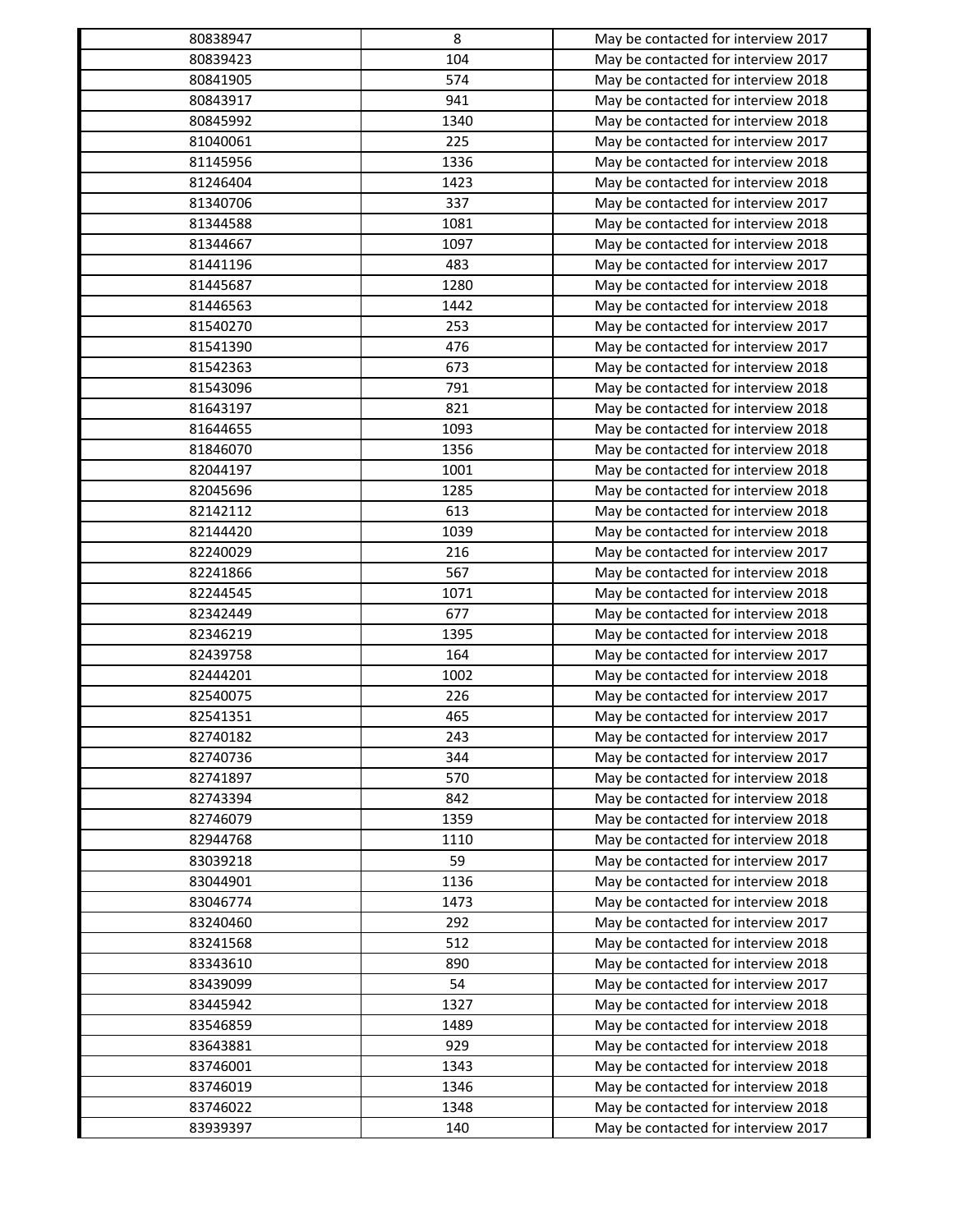| 84145650 | 1271 | May be contacted for interview 2018 |
|----------|------|-------------------------------------|
| 84244719 | 1105 | May be contacted for interview 2018 |
| 84339727 | 150  | May be contacted for interview 2017 |
| 84344977 | 1155 | May be contacted for interview 2018 |
| 84740666 | 332  | May be contacted for interview 2017 |
| 84742065 | 604  | May be contacted for interview 2018 |
| 84742343 | 659  | May be contacted for interview 2018 |
| 84742424 | 670  | May be contacted for interview 2018 |
| 84745847 | 1309 | May be contacted for interview 2018 |
| 84842690 | 724  | May be contacted for interview 2018 |
| 84843021 | 777  | May be contacted for interview 2018 |
| 84844948 | 1145 | May be contacted for interview 2018 |
| 84939339 | 85   | May be contacted for interview 2017 |
| 84940354 | 271  | May be contacted for interview 2017 |
| 84943015 | 780  | May be contacted for interview 2018 |
| 84945509 | 1248 | May be contacted for interview 2018 |
| 85039047 | 52   | May be contacted for interview 2017 |
| 85045159 | 1193 | May be contacted for interview 2018 |
| 85246898 | 1497 | May be contacted for interview 2018 |
| 85341742 | 541  | May be contacted for interview 2018 |
| 85341775 | 547  | May be contacted for interview 2018 |
| 85444847 | 1126 | May be contacted for interview 2018 |
| 85545601 | 1262 | May be contacted for interview 2018 |
| 85738897 | 249  | May be contacted for interview 2017 |
| 85839844 | 171  | May be contacted for interview 2017 |
| 85844211 | 1005 | May be contacted for interview 2018 |
| 85844663 | 1102 | May be contacted for interview 2018 |
| 85844689 | 1099 | May be contacted for interview 2018 |
| 85844802 | 1118 | May be contacted for interview 2018 |
| 85845375 | 1230 | May be contacted for interview 2018 |
| 85940820 | 366  | May be contacted for interview 2017 |
| 85944845 | 1124 | May be contacted for interview 2018 |
| 86038936 | 5    | May be contacted for interview 2017 |
| 86044764 | 1109 | May be contacted for interview 2018 |
| 86243060 | 785  | May be contacted for interview 2018 |
| 86243354 |      |                                     |
|          | 838  | May be contacted for interview 2018 |
| 86246450 | 1430 | May be contacted for interview 2018 |
| 86343960 | 971  | May be contacted for interview 2018 |
| 86344136 | 985  | May be contacted for interview 2018 |
| 86442844 | 747  | May be contacted for interview 2018 |
| 86644912 | 1139 | May be contacted for interview 2018 |
| 86739632 | 146  | May be contacted for interview 2017 |
| 86845278 | 1211 | May be contacted for interview 2018 |
| 86942231 | 642  | May be contacted for interview 2018 |
| 86946501 | 1434 | May be contacted for interview 2018 |
| 87039510 | 118  | May be contacted for interview 2017 |
| 87040448 | 283  | May be contacted for interview 2017 |
| 87040984 | 397  | May be contacted for interview 2017 |
| 87045963 | 1335 | May be contacted for interview 2018 |
| 87046199 | 1384 | May be contacted for interview 2018 |
| 87239344 | 83   | May be contacted for interview 2017 |
| 87241545 | 517  | May be contacted for interview 2018 |
| 87244076 | 980  | May be contacted for interview 2018 |
| 87338878 | 18   | May be contacted for interview 2017 |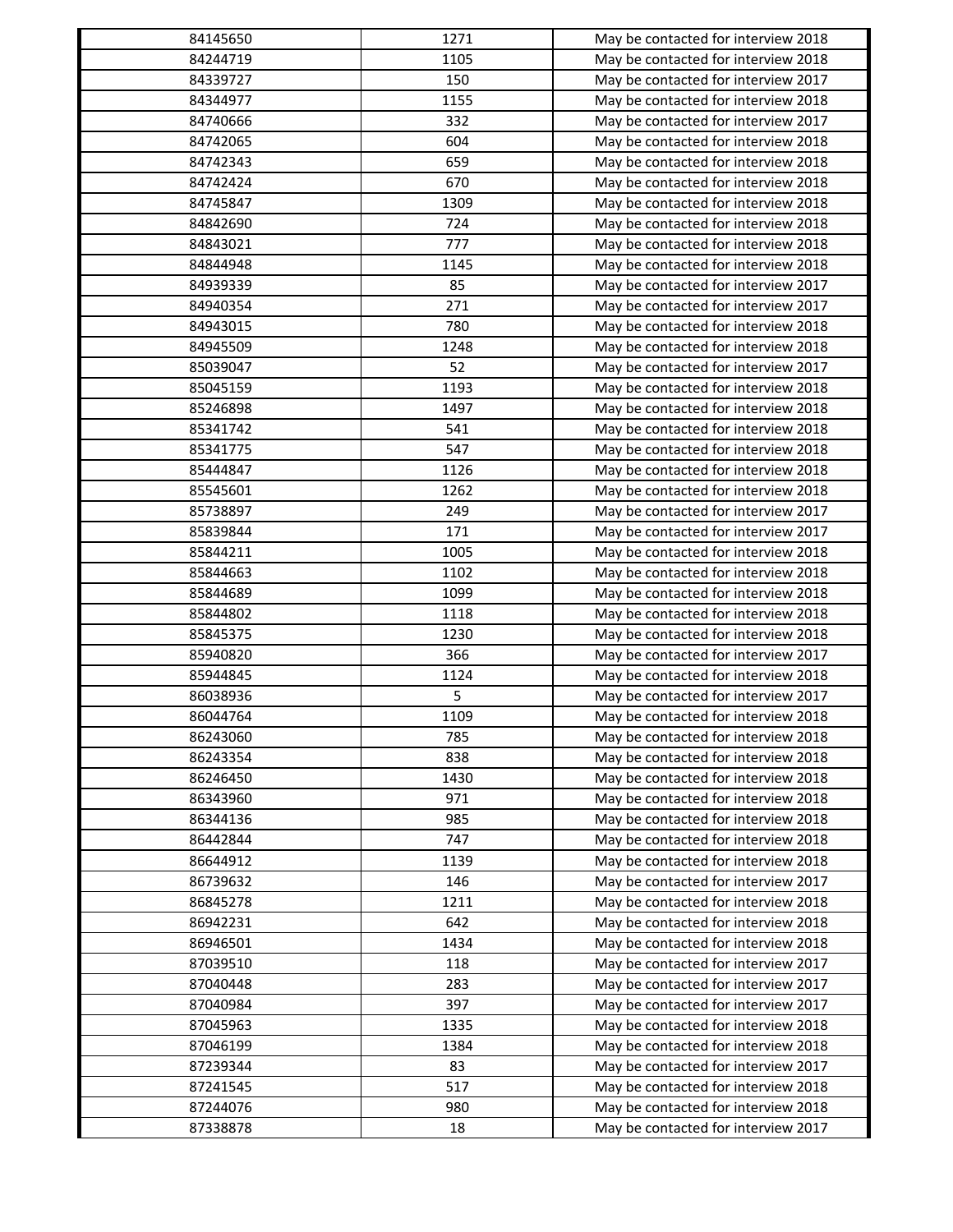| 87440677 | 356  | May be contacted for interview 2017 |
|----------|------|-------------------------------------|
| 87540605 | 324  | May be contacted for interview 2017 |
| 87545126 | 1210 | May be contacted for interview 2018 |
| 87738934 | 11   | May be contacted for interview 2017 |
| 87945678 | 1281 | May be contacted for interview 2018 |
| 88046119 | 1368 | May be contacted for interview 2018 |
| 88140999 | 1168 | May be contacted for interview 2018 |
| 88145075 | 1174 | May be contacted for interview 2018 |
| 88146044 | 1351 | May be contacted for interview 2018 |
| 88245905 | 1320 | May be contacted for interview 2018 |
| 88344283 | 1018 | May be contacted for interview 2018 |
| 88444071 | 975  | May be contacted for interview 2018 |
| 88444827 | 1121 | May be contacted for interview 2018 |
| 88444975 | 1153 | May be contacted for interview 2018 |
| 88541516 | 499  | May be contacted for interview 2017 |
| 88542404 | 672  | May be contacted for interview 2018 |
| 88543867 | 930  | May be contacted for interview 2018 |
| 88643787 | 913  | May be contacted for interview 2018 |
| 88646801 | 1480 | May be contacted for interview 2018 |
| 88741991 | 591  | May be contacted for interview 2018 |
| 88843086 | 790  | May be contacted for interview 2018 |
| 88844264 | 1015 | May be contacted for interview 2018 |
| 88844826 | 1122 | May be contacted for interview 2018 |
| 88939828 | 180  | May be contacted for interview 2017 |
| 88943727 | 892  | May be contacted for interview 2018 |
| 88945143 | 1188 | May be contacted for interview 2018 |
| 89042526 | 688  | May be contacted for interview 2018 |
| 89044037 | 968  | May be contacted for interview 2018 |
| 89044135 | 986  | May be contacted for interview 2018 |
| 89044976 | 1154 | May be contacted for interview 2018 |
| 89046438 | 1426 | May be contacted for interview 2018 |
| 89139037 | 82   | May be contacted for interview 2017 |
| 89139038 | 4    | May be contacted for interview 2017 |
|          | 644  |                                     |
| 89342286 | 1469 | May be contacted for interview 2018 |
| 89346739 |      | May be contacted for interview 2018 |
| 89440645 | 326  | May be contacted for interview 2017 |
| 89441728 | 537  | May be contacted for interview 2018 |
| 89539046 | 22   | May be contacted for interview 2017 |
| 89640328 | 280  | May be contacted for interview 2017 |
| 89641401 | 473  | May be contacted for interview 2017 |
| 89642444 | 679  | May be contacted for interview 2018 |
| 89645099 | 1178 | May be contacted for interview 2018 |
| 89646051 | 1353 | May be contacted for interview 2018 |
| 89741643 | 524  | May be contacted for interview 2018 |
| 89744343 | 1030 | May be contacted for interview 2018 |
| 89839400 | 88   | May be contacted for interview 2017 |
| 89842488 | 685  | May be contacted for interview 2018 |
| 89945294 | 1217 | May be contacted for interview 2018 |
| 90040174 | 242  | May be contacted for interview 2017 |
| 90040500 | 300  | May be contacted for interview 2017 |
| 90046049 | 1355 | May be contacted for interview 2018 |
| 90139505 | 125  | May be contacted for interview 2017 |
| 90143006 | 774  | May be contacted for interview 2018 |
| 90245204 | 1196 | May be contacted for interview 2018 |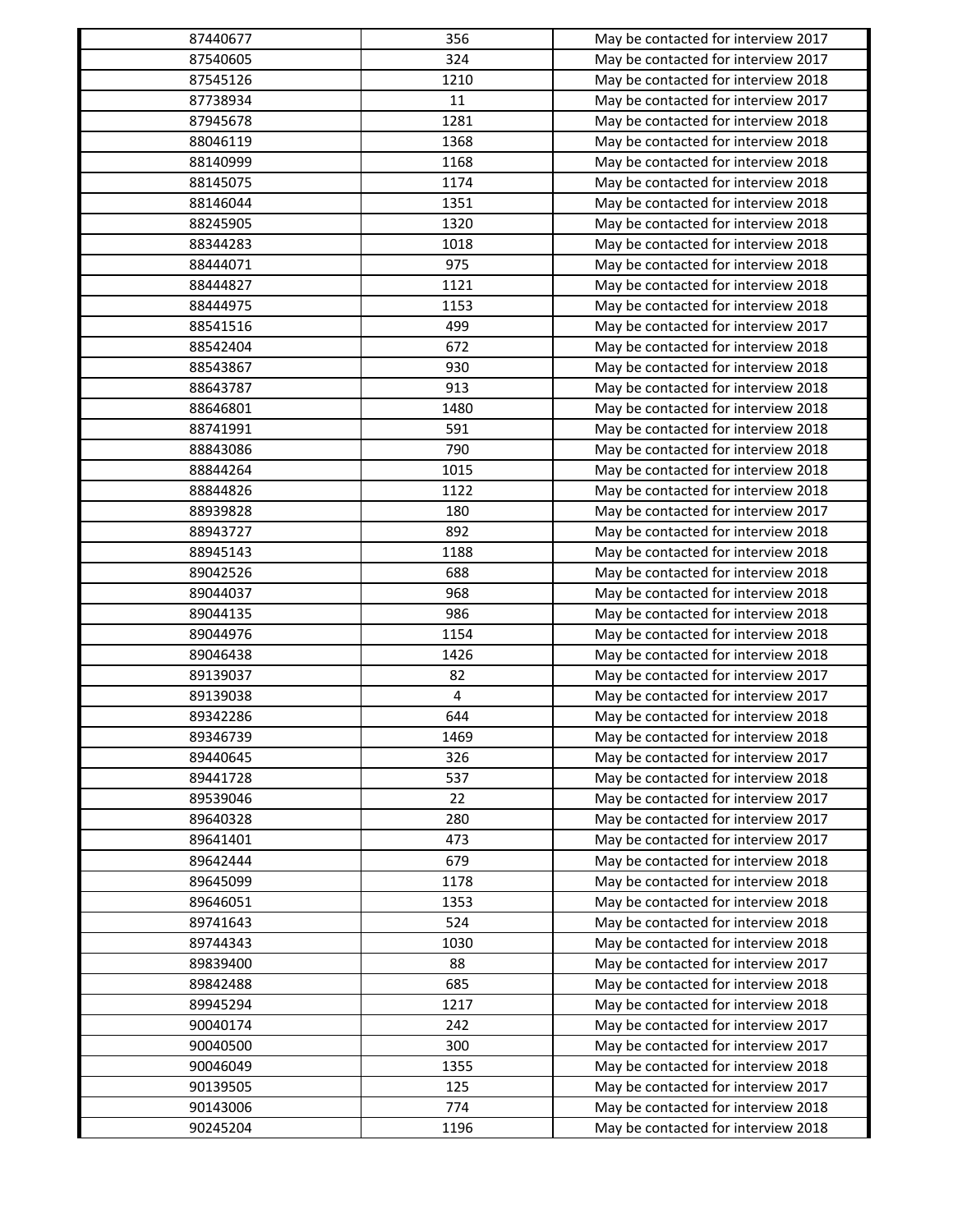| 90338924 | 43        | May be contacted for interview 2017 |
|----------|-----------|-------------------------------------|
| 90344959 | 1149      | May be contacted for interview 2018 |
| 90439966 | 191       | May be contacted for interview 2017 |
| 90640749 | 350       | May be contacted for interview 2017 |
| 90645529 | 1253      | May be contacted for interview 2018 |
| 90839619 | 137       | May be contacted for interview 2017 |
| 90940258 | 251       | May be contacted for interview 2017 |
| 91040292 | 256       | May be contacted for interview 2017 |
| 91041900 | 577       | May be contacted for interview 2018 |
| 91044426 | 1037      | May be contacted for interview 2018 |
| 91044502 | 1058      | May be contacted for interview 2018 |
| 91046527 | 1438      | May be contacted for interview 2018 |
| 91139177 | 61        | May be contacted for interview 2017 |
| 91142665 | 717       | May be contacted for interview 2018 |
| 91239915 | 183       | May be contacted for interview 2017 |
| 91338879 | 24        | May be contacted for interview 2017 |
| 91341736 | 544       | May be contacted for interview 2018 |
| 91343485 | 855       | May be contacted for interview 2018 |
| 91344615 | 1085      | May be contacted for interview 2018 |
| 91344729 | 1106      | May be contacted for interview 2018 |
| 91345280 | 1209      | May be contacted for interview 2018 |
| 91439416 | 97        | May be contacted for interview 2017 |
| 91441368 | 484       | May be contacted for interview 2017 |
| 91441834 | 563       | May be contacted for interview 2018 |
| 91444657 | 1095      | May be contacted for interview 2018 |
| 91444915 | 1140      | May be contacted for interview 2018 |
| 91541241 | 434       | May be contacted for interview 2017 |
| 91642722 | 728       | May be contacted for interview 2018 |
| 91644346 | 1028      | May be contacted for interview 2018 |
| 91740916 | 374       | May be contacted for interview 2017 |
| 91846122 | 1370      | May be contacted for interview 2018 |
| 92140375 | 279       | May be contacted for interview 2017 |
| 92241703 | 532       | May be contacted for interview 2018 |
|          |           |                                     |
| 92338861 | 13<br>351 | May be contacted for interview 2017 |
| 92340757 |           | May be contacted for interview 2017 |
| 92444654 | 1092      | May be contacted for interview 2018 |
| 92541050 | 401       | May be contacted for interview 2017 |
| 92541205 | 427       | May be contacted for interview 2017 |
| 92544567 | 1076      | May be contacted for interview 2018 |
| 92646004 | 1342      | May be contacted for interview 2018 |
| 92738969 | 72        | May be contacted for interview 2017 |
| 92742472 | 681       | May be contacted for interview 2018 |
| 92838926 | 21        | May be contacted for interview 2017 |
| 92843902 | 940       | May be contacted for interview 2018 |
| 92941513 | 504       | May be contacted for interview 2018 |
| 92946808 | 1481      | May be contacted for interview 2018 |
| 93045734 | 1289      | May be contacted for interview 2018 |
| 93140283 | 255       | May be contacted for interview 2017 |
| 93241357 | 460       | May be contacted for interview 2017 |
| 93242641 | 709       | May be contacted for interview 2018 |
| 93338873 | 149       | May be contacted for interview 2017 |
| 93341448 | 486       | May be contacted for interview 2017 |
| 93345250 | 1202      | May be contacted for interview 2018 |
| 93345643 | 1268      | May be contacted for interview 2018 |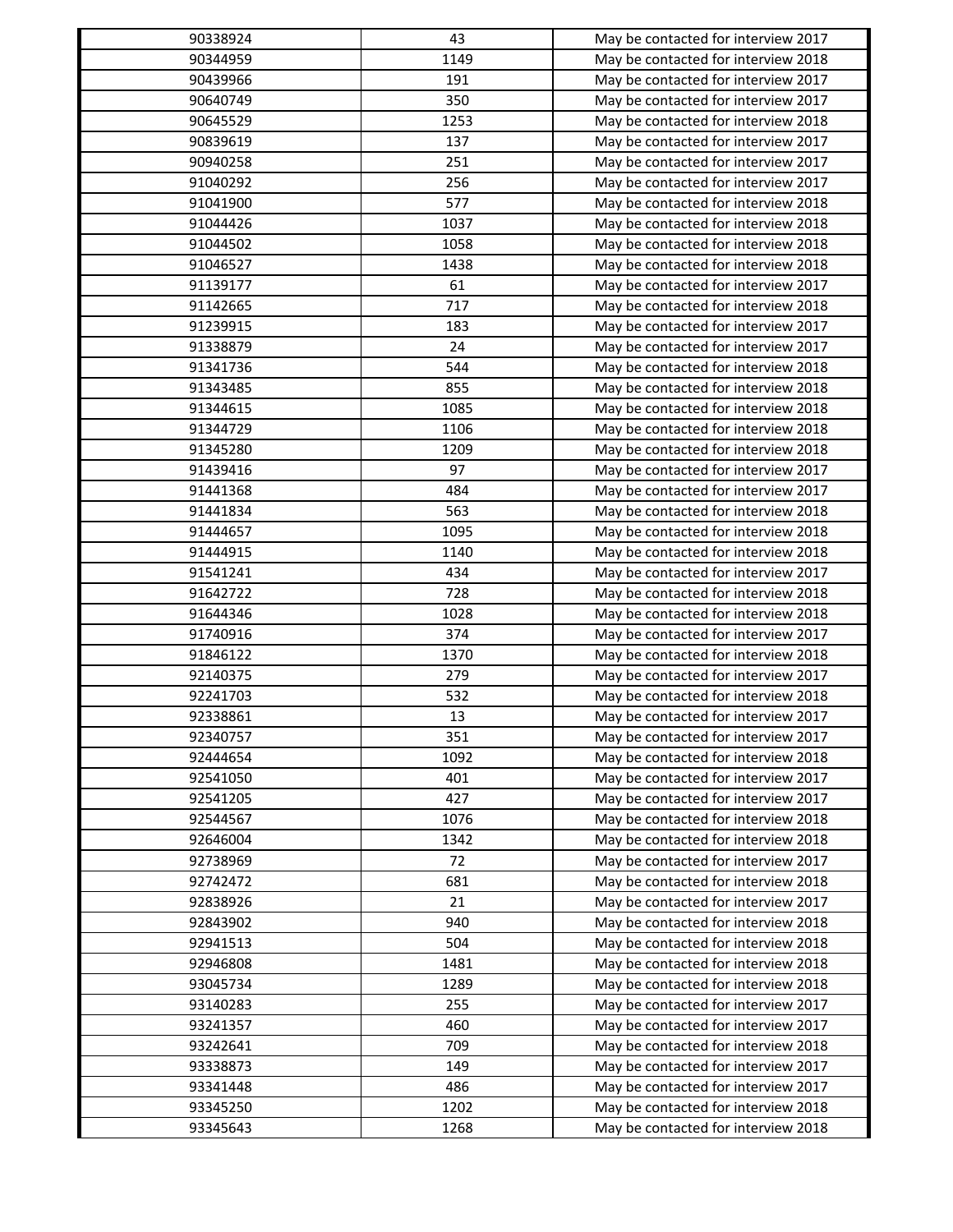| 93442737             | 731  | May be contacted for interview 2018 |
|----------------------|------|-------------------------------------|
| 93539168             | 160  | May be contacted for interview 2017 |
| 93542573             | 702  | May be contacted for interview 2018 |
| 93542981             | 771  | May be contacted for interview 2018 |
| 93543722             | 899  | May be contacted for interview 2018 |
| 93639765             | 158  | May be contacted for interview 2017 |
| 93641362             | 462  | May be contacted for interview 2017 |
| 93641763             | 559  | May be contacted for interview 2018 |
| 93839943             | 341  | May be contacted for interview 2017 |
| 93840505             | 296  | May be contacted for interview 2017 |
| 93846412             | 1424 | May be contacted for interview 2018 |
| 93942805             | 742  | May be contacted for interview 2018 |
| 94045758             | 1294 | May be contacted for interview 2018 |
| 94046226             | 1390 | May be contacted for interview 2018 |
| 94142237             | 680  | May be contacted for interview 2018 |
| 94145368             | 1229 | May be contacted for interview 2018 |
| 94239539             | 117  | May be contacted for interview 2017 |
| 94242889             | 756  | May be contacted for interview 2018 |
| 94242916             | 763  | May be contacted for interview 2018 |
| 94244860             | 1128 | May be contacted for interview 2018 |
| 94246263             | 1404 | May be contacted for interview 2018 |
| 94446046             | 1352 | May be contacted for interview 2018 |
| 94446899             | 1495 | May be contacted for interview 2018 |
| 94539497             | 133  | May be contacted for interview 2017 |
| 94541267             | 442  | May be contacted for interview 2017 |
| 94541331             | 454  | May be contacted for interview 2017 |
| 94642744             | 733  | May be contacted for interview 2018 |
| 94745640             | 1273 | May be contacted for interview 2018 |
| 94841608             | 518  | May be contacted for interview 2018 |
| 94842197             | 632  | May be contacted for interview 2018 |
| 94843715             | 891  | May be contacted for interview 2018 |
| 94846140             | 1378 | May be contacted for interview 2018 |
| 94846607             | 1448 | May be contacted for interview 2018 |
| 94846813             | 1482 | May be contacted for interview 2018 |
| 94945494             | 1247 | May be contacted for interview 2018 |
| 95042157             | 625  | May be contacted for interview 2018 |
| 95145283             | 1214 | May be contacted for interview 2018 |
| 95240644             | 328  | May be contacted for interview 2017 |
| 95242058             | 614  | May be contacted for interview 2018 |
| 95246844             | 1488 | May be contacted for interview 2018 |
| 95439212             | 49   | May be contacted for interview 2017 |
| 95439846             | 168  |                                     |
|                      |      | May be contacted for interview 2017 |
| 95739905<br>95741226 | 192  | May be contacted for interview 2017 |
|                      | 430  | May be contacted for interview 2017 |
| 95840758             | 345  | May be contacted for interview 2017 |
| 95942694             | 725  | May be contacted for interview 2018 |
| 95943719             | 992  | May be contacted for interview 2018 |
| 95944222             | 1243 | May be contacted for interview 2018 |
| 95945122             | 1186 | May be contacted for interview 2018 |
| 96039972             | 197  | May be contacted for interview 2017 |
| 96144480             | 1049 | May be contacted for interview 2018 |
| 96146237             | 1398 | May be contacted for interview 2018 |
| 96340432             | 287  | May be contacted for interview 2017 |
| 96343494             | 870  | May be contacted for interview 2018 |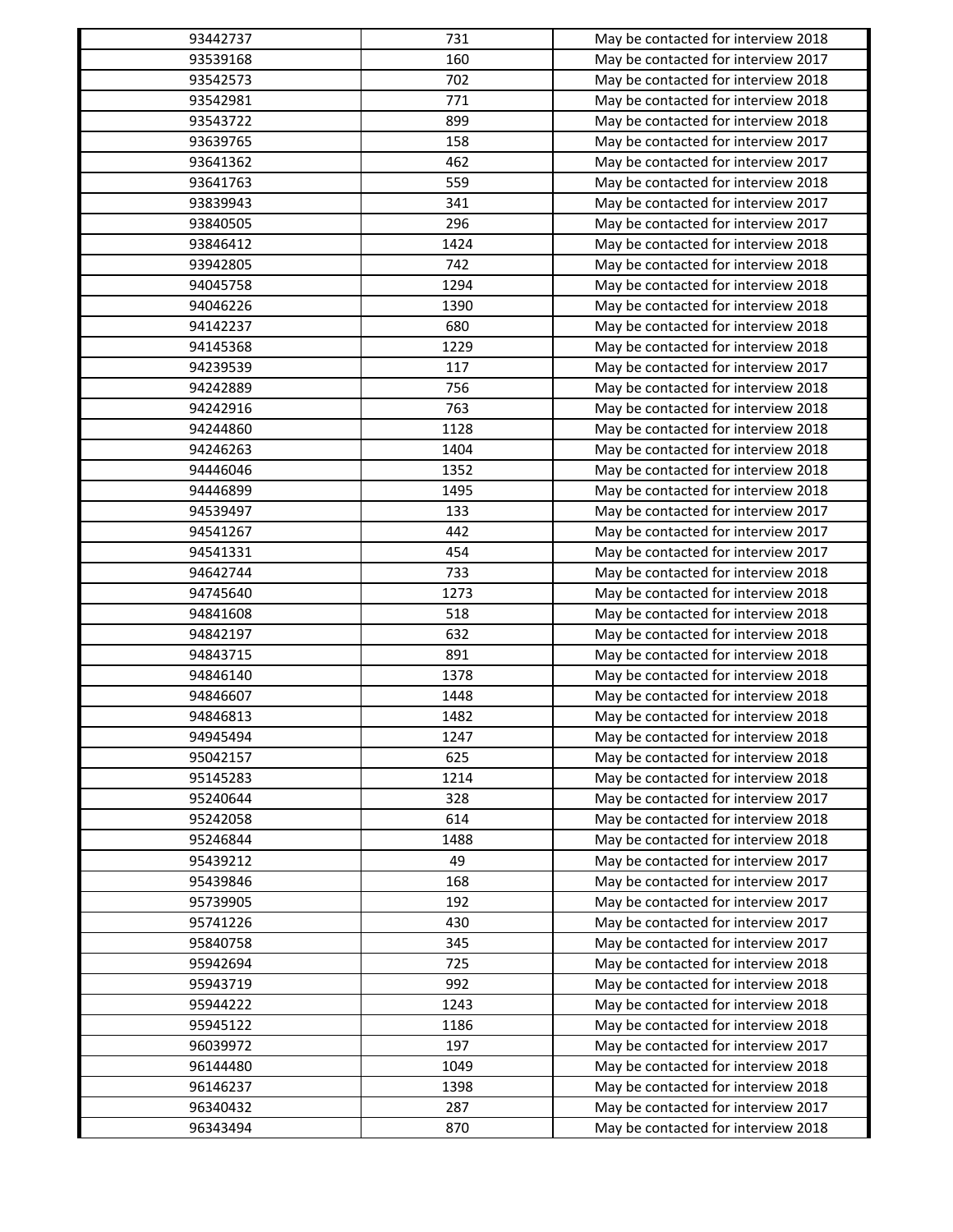| 96440264 | 250  | May be contacted for interview 2017 |
|----------|------|-------------------------------------|
| 96442256 | 643  | May be contacted for interview 2018 |
| 96540098 | 230  | May be contacted for interview 2017 |
| 96541827 | 561  | May be contacted for interview 2018 |
| 96545342 | 1226 | May be contacted for interview 2018 |
| 96841537 | 510  | May be contacted for interview 2018 |
| 97046163 | 1380 | May be contacted for interview 2018 |
| 97139977 | 202  | May be contacted for interview 2017 |
| 97140913 | 382  | May be contacted for interview 2017 |
| 97142074 | 936  | May be contacted for interview 2018 |
| 97239232 | 65   | May be contacted for interview 2017 |
| 97239817 | 174  | May be contacted for interview 2017 |
| 97339025 | 33   | May be contacted for interview 2017 |
| 97341748 | 548  | May be contacted for interview 2018 |
| 97443140 | 811  | May be contacted for interview 2018 |
| 97443709 | 895  | May be contacted for interview 2018 |
| 97541752 | 550  | May be contacted for interview 2018 |
| 97543095 | 793  | May be contacted for interview 2018 |
| 97744487 | 1054 | May be contacted for interview 2018 |
| 97746839 | 1486 | May be contacted for interview 2018 |
| 97838988 | 325  | May be contacted for interview 2017 |
| 97840859 | 370  | May be contacted for interview 2017 |
| 97846576 | 1443 | May be contacted for interview 2018 |
| 97939122 | 48   | May be contacted for interview 2017 |
| 97941957 | 592  | May be contacted for interview 2018 |
| 97942732 | 730  | May be contacted for interview 2018 |
| 97944227 | 1006 | May be contacted for interview 2018 |
| 97944604 | 1084 | May be contacted for interview 2018 |
| 98039193 | 40   | May be contacted for interview 2017 |
| 98040534 | 327  | May be contacted for interview 2017 |
| 98041617 | 521  | May be contacted for interview 2018 |
| 98140329 | 275  | May be contacted for interview 2017 |
| 98144360 | 1033 | May be contacted for interview 2018 |
| 98145254 | 1204 | May be contacted for interview 2018 |
| 98238864 | 3    | May be contacted for interview 2017 |
| 98338957 | 64   | May be contacted for interview 2017 |
| 98340686 | 343  | May be contacted for interview 2017 |
| 98440788 | 355  | May be contacted for interview 2017 |
| 98444450 |      | May be contacted for interview 2018 |
|          | 1041 |                                     |
| 98540558 | 360  | May be contacted for interview 2017 |
| 98543674 | 881  | May be contacted for interview 2018 |
| 98546912 | 1498 | May be contacted for interview 2018 |
| 98640069 | 224  | May be contacted for interview 2017 |
| 98643646 | 877  | May be contacted for interview 2018 |
| 98745240 | 1201 | May be contacted for interview 2018 |
| 98941901 | 572  | May be contacted for interview 2018 |
| 98943389 | 835  | May be contacted for interview 2018 |
| 98943937 | 954  | May be contacted for interview 2018 |
| 99046484 | 1461 | May be contacted for interview 2018 |
| 99343534 | 865  | May be contacted for interview 2018 |
| 99344236 | 1009 | May be contacted for interview 2018 |
| 99438973 | 32   | May be contacted for interview 2017 |
| 99442976 | 769  | May be contacted for interview 2018 |
| 99541230 | 439  | May be contacted for interview 2017 |